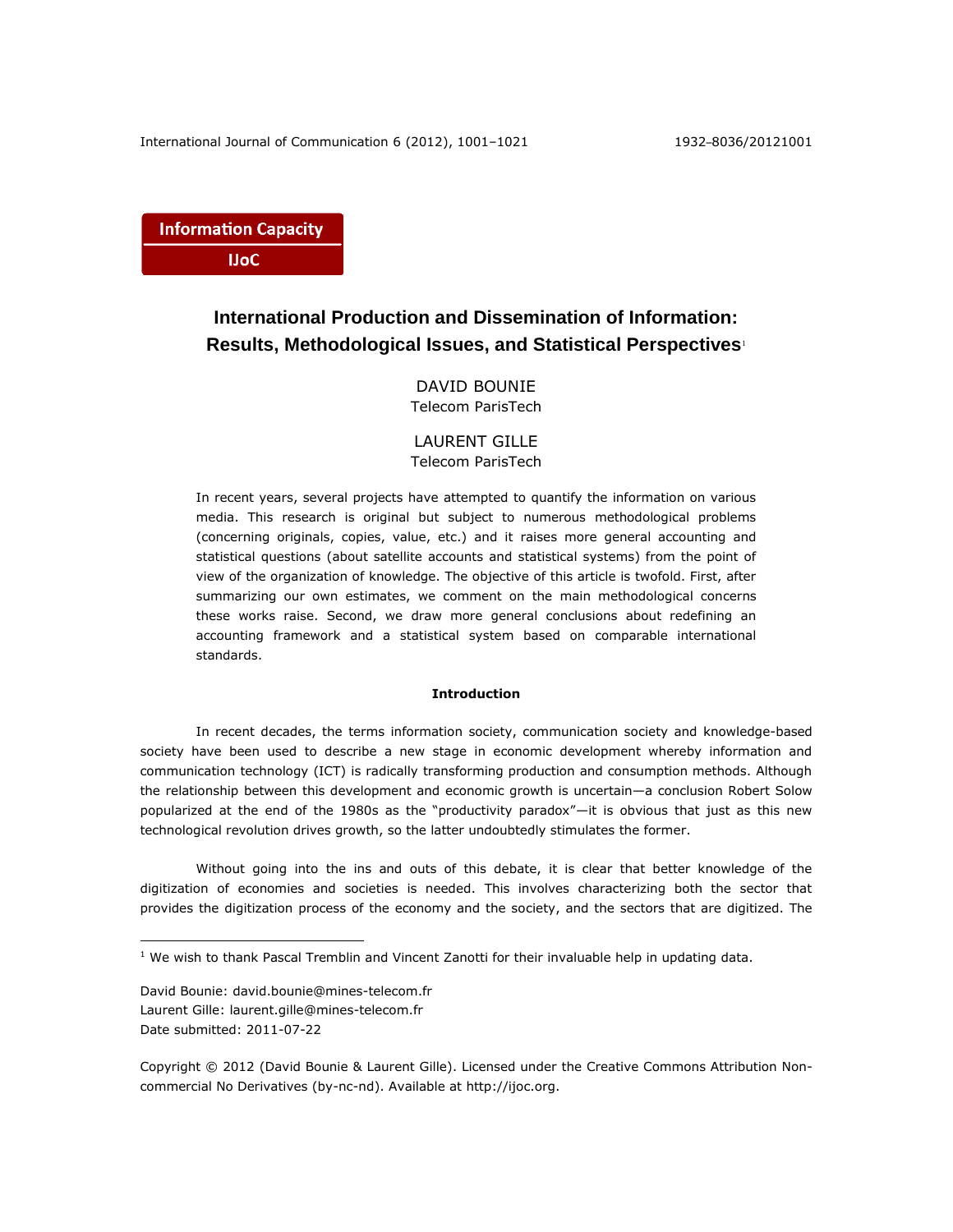OECD, having been at work on such a program for several years, has contributed to a degree of international consensus in this area (OECD, 2009). Meanwhile, the United Nations' statistical system introduced a unified sector devoted to information and communication<sup>2</sup> into the international classification of activities and products in 2008. Nevertheless, this work does not deal with the effects of the digitization process on the quantity of information as such.

ICT enables production, processing, transmission, and reception/consumption of information and knowledge. The information-knowledge terminology is itself widely debated (Gille, 2005). The term information, as it is used here and more generally in the work this article targets, must be understood in the broadest sense, combining notions of data, intellectual works, media, and related concepts. As the medium of knowledge, information can take various forms (writing, speech, images, etc.) and is governed by numerous codes and grammars. It may or may not be codified or standardized and at this stage represents an intuition with vague borders. Whether embedded in a material that carries it or dematerialized (stored, carried, or displayed by an electronic device), information should be regarded as meaningful symbols. Yet it cannot be considered only as a technical artifact. Its importance lies in its uses, economic and social, and therefore in the utility it provides, resulting in decisions, actions, or pleasure.

The sudden emergence of new ICT during the last quarter of the 20th century has therefore created a new need for knowledge about the development of a knowledge-based economy. The first information digitization situations arose at the end of the 1970s with the emergence of microcomputers and videotex systems on telecommunication networks, as well as the first electronic data transmission networks (pre-IP and X25 networks). Paradoxically, research carried out during this period (which continues today, thanks to the impact of the work of the Club of Rome [see Meadows et al., 1972]) highlighted the finite nature of terrestrial natural resources by examining digitization's contributions to what we now call sustainable development: reduction in transport (of people and data) through use of telecommunications instead, and decreased consumption of paper (e.g., researchers attempted to quantify the mass of paper used to store or transmit information and to assess what a paperless society would look like).

The first work on information media themselves was therefore initiated to gain a better understanding of this new information-based era (see the introduction to this issue). The earliest significant initiative took stock of the importance of information tasks in work involving production, processing, and use of information. The thesis work of Porat (1977) was certainly the most innovative, following the initial work of Machlup (1962). The OECD took up this work at the beginning of the 1980s in a series of studies intended to measure the information society. To deal with the question of information from the point of view of the productive system, these studies emphasized information activities within production systems over activities producing information as a product (in the broad sense). The OECD's work in this area encouraged numerous initiatives with United Nations agencies. In particular, on the impetus of Alan Hancock, UNESCO published the World Communications Report (1989), which compiled numerous statistics on the production and dissemination of information within the agency's scope of

<sup>&</sup>lt;sup>2</sup> See<http://unstats.un.org/unsd/cr/registry/isic-4.asp>, which introduces a section J, "Information and Communication."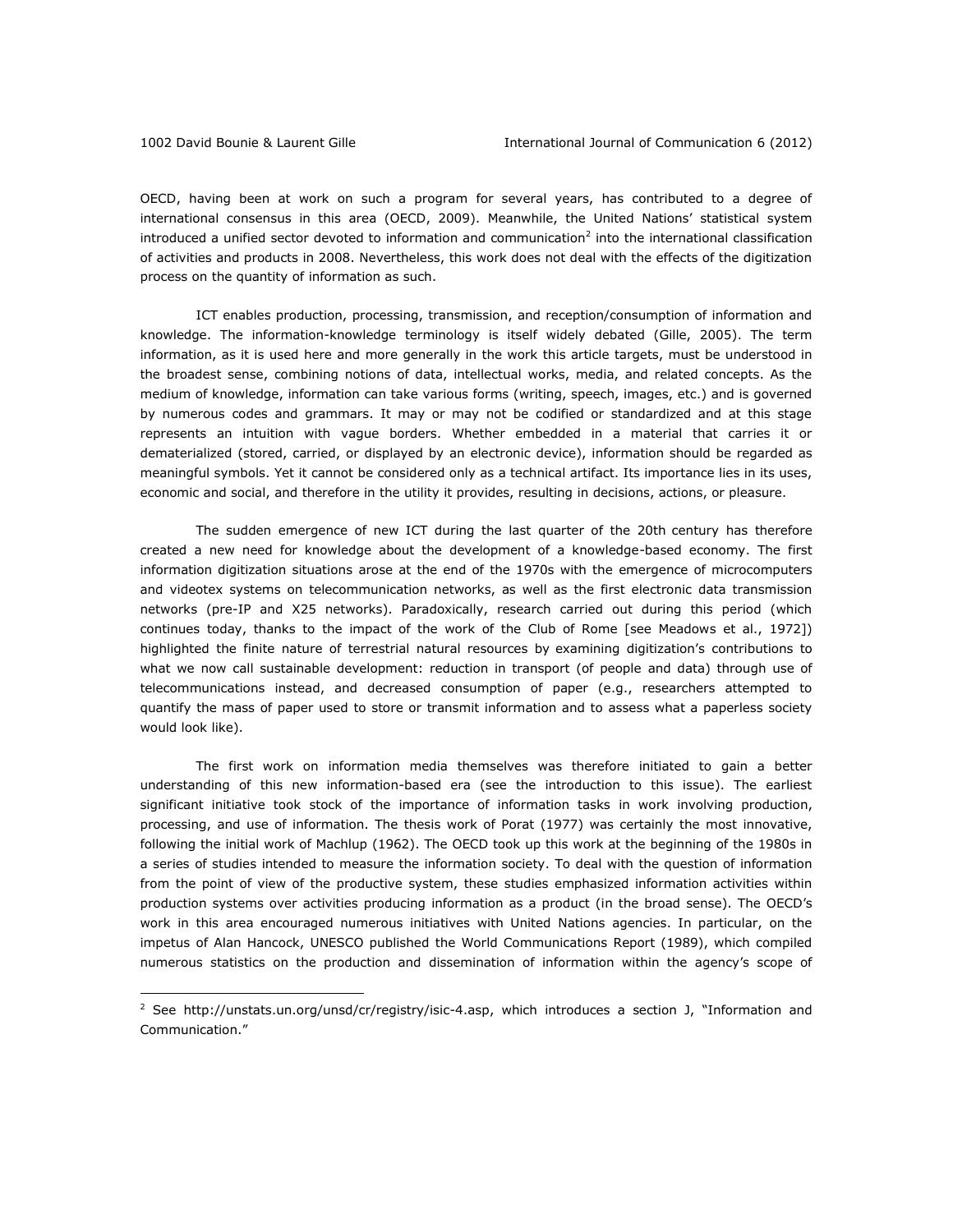competences and, in Hancock's introduction, proposed a few elements of conceptualization. Similar work was initiated at the International Telecommunication Union and other agencies.

The rapid development of the Internet (1991–96) marked a radical change in the perception of the digitization of information, which was increasingly seen as detached from its media and online; today's perceptions place digitized information in a cloud. The 1990s witnessed a massive switch to digital technology: while computers were disseminated throughout production systems, digitizing information of all kinds for processing within systems (of design, production, marketing, etc.), cultural content (disks, videos, etc.) also migrated to digital technology. The digitization of households then began, and the information they held (documents, photos, videos, music, etc.) was switched over in turn. By the 2000s the digitization process was complete, as digital television, e-books, digital cinema, and so on opened up a new era—that of the "Internet of Things," in which multiple sensors provide an exponential volume of information.

In 2000, Hal Varian and Peter Lyman at the University of California in Berkeley produced a seminal work (Lyman, Varian, Dunn, Strygin, & Swearingen, 2000) on the quantification of information. Bounie (2003) used this approach to update data and provide a geographical breakdown. The Berkeley team also carried out further work on this subject (Lyman et al., 2003), and we produced an unpublished summary update in 2009 in line with this research.

This original research work is subject to numerous methodological problems (involving originals, copies, value, etc.) specific to information measurement, which in turn raise broader accounting and statistical questions regarding the organization of knowledge as it relates to information and international comparisons. To measure the influence that production of information and knowledge have on economic growth, systems of national accounts require enhancement accordingly. To facilitate comparisons, the relevant accounting and statistical systems must be international.

The objective of this article is to remind readers of the main results obtained in the framework of our research and to comment on the foremost methodological problems this work raises, before drawing more general conclusions about the redefinition of accounting frameworks and statistical systems based on comparable international standards. We must warn the reader that our perspective here is decidedly economic—understanding the role of information in our economies—and that this view leads to methodological approaches that sometimes differ from those used in other, more technical perspectives discussed in other articles in this publication. We will sometimes mention these differences and their justification.

### **A Brief Overview of the 2003 and 2008 Studies**

The work of Lyman and Varian in 2000 generated considerable interest with its overview of a new field of understanding economic reality. We updated this work by attempting to develop a geographic breakdown within the framework of a study on the international division of information, carried out for the Italian telecommunications regulator and published in a collection (Gille, 2005). This research, which was itself updated in 2009 (Tremblin & Zanotti, 2009), is summarized below.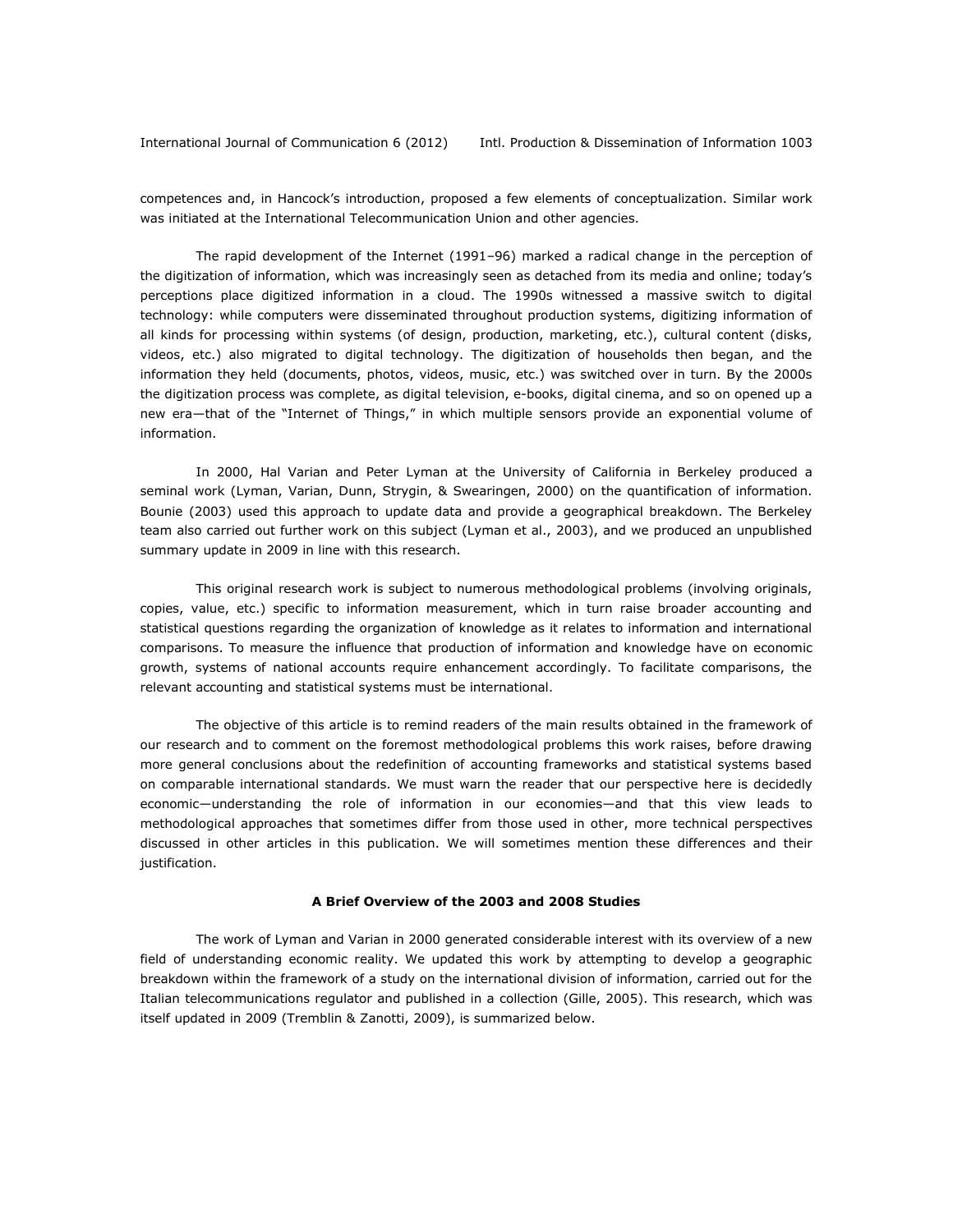### *The International Production and Diffusion of Information in 2003*

In Bounie (2003) we updated Lyman and Varian's study (2000) and extended it beyond the United States to account also for production of information in the European Union and the rest of the world. In doing so, we assumed that knowledge is transferred in the form of information by means of two main types of media. The first comprises four media on which information is *stored*: paper (books, serial publications, professional and personal documents), plastic (cellulose film, vinyl), optic (CDs, DVDs), and magnetic (hard disk drive, audio and video cassettes, etc.). The second type includes media through which information is *transferred* and not necessarily stored, such as telecommunication networks (fixed and mobile telephony).

For the four media subtypes making up the first media type, on which information is stored, we assessed and compared the stock and flow of original contents and copies and, when available, their value.<sup>3</sup> We measured all information in common units of measure, namely the terabyte (1 trillion, or  $10^{12}$ bytes) or the exabyte (one quintillion, or  $10^{18}$  bytes), and determined the storage capacity of each medium using certain compression assumptions. For the second type of media, the telecommunications networks, we converted the original contents (minutes of telecommunications) into their digital equivalent.

Three types of indicators can be generally drawn from the measures. The first is an indirect indicator of the capacity to create from the flows and stocks of *original contents*. The second indicator indirectly reflects the capacity to diffuse and disseminate the original contents from the flows and stocks of *copies*. The third indicator is related to the value of the flows and stocks of original contents and copies, that is, the *value* of information.

Our measures led us to formulate several findings. First, by grouping all the media, we found that the worldwide flows and stocks of original contents and copies amounted to 275.3 exabytes [\(](#page-4-0)

[Table](#page-4-0) *1*), which is roughly equivalent to 1 gigabyte for every man and woman on earth. The largest quantity of information moved through magnetic media, which accounted for 72.8% (200.5 exabytes) of the total flows and stocks of original contents and copies stored; optic media were in second place (21.8% with 60.1 exabytes). Despite being the oldest of the media, paper and plastic contained a very small quantity of information compared to recent media (0.3% and 5.1%).

 $3$  We also focused on three particular industries: broadcasting, Internet (Web content), and software. The information these industries produce is mainly stored on magnetic media.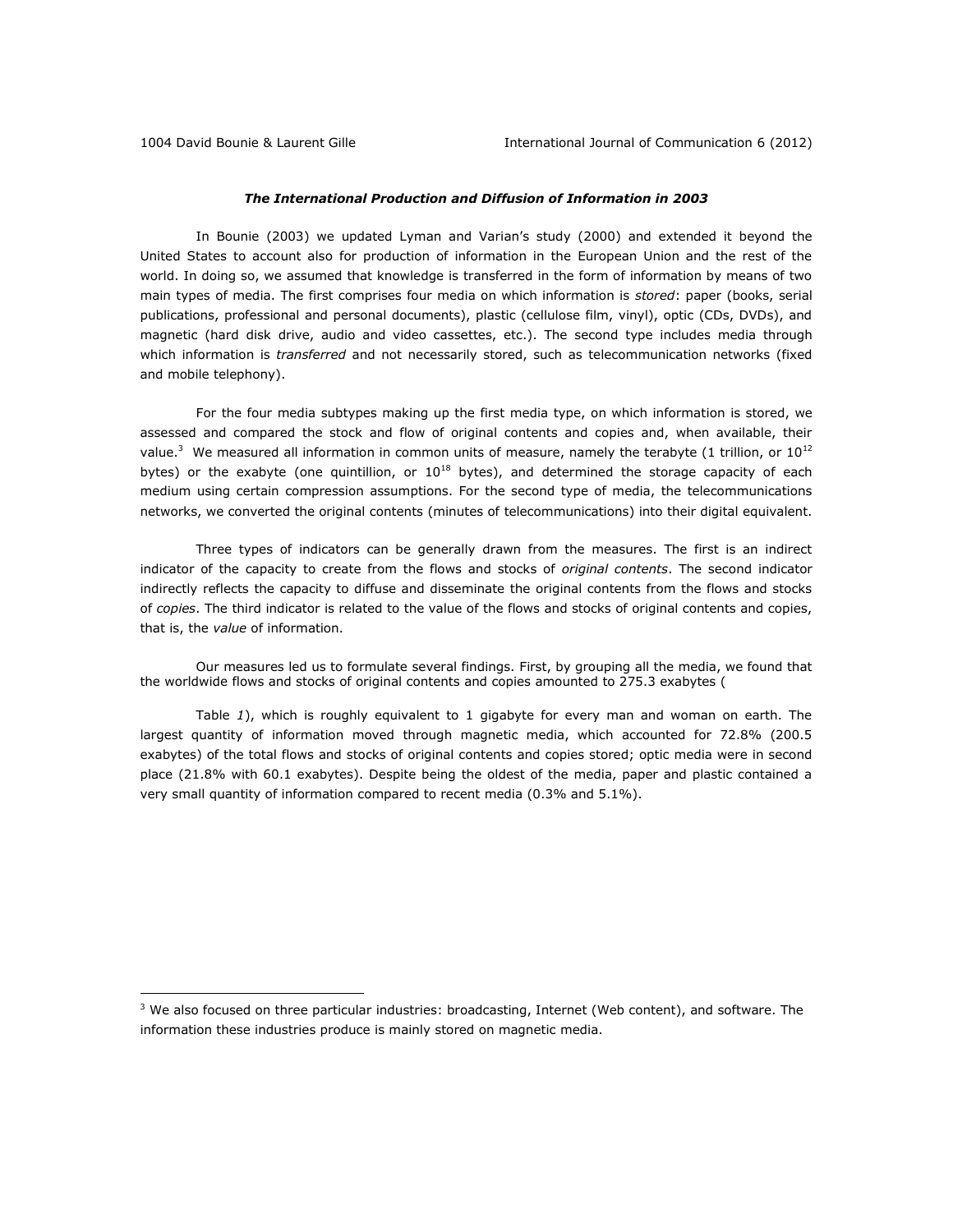<span id="page-4-0"></span>

|            | Originals |              |            | Copies       | Total       | %    |
|------------|-----------|--------------|------------|--------------|-------------|------|
|            | Flow      | <b>Stock</b> | Flow       | <b>Stock</b> |             |      |
| Paper      | 2,372     | 8,169        | 96,763     | 690,664      | 797,968     | 0.3  |
| Plastic    | 450,010   | 1,688,325    | 39,768     | 11,743,161   | 13,921,264  | 5.1  |
| Optic      | 161       | 433          | 19,269,775 | 40,830,850   | 60,101,219  | 21.8 |
| Magnetic   | 1,600,547 | 4,405,771    | 24,990,030 | 169,507,245  | 200,503,592 | 72.8 |
| Total (TB) | 2,053,090 | 6,102,697    | 44,396,336 | 222,771,920  | 275,324,042 | 100  |

#### *Table 1. General Synthesis (Terabytes).*

 *Source. Bounie, 2003*

Second, we found that the worldwide flow and stock of original contents stored on the four media subtypes can be respectively evaluated at 2 exabytes and 6.1 exabytes, which represents 0.3% of all the information stored (originals and copies). Again, magnetic media channeled the largest quantity of information (74% of the total), which mainly comprised the contents stored on servers and personal computers (99.9%), and the plastic media followed, largely representing individuals' abundant production of photographs. How do these findings compare with the information exchanged on telecommunications networks? In 2003, information exchange via telecommunications networks mainly took the form of voice, not data traffic. However, even at that time the total flow of original content over fixed and mobile telephony in the United States and the European Union countries amounted to 4.3 exabytes, that is, *more than double* the total flow of original content stored on paper, plastic, optic, and magnetic media. The telecommunications media appear to have been ahead in terms of production of original content.

Third, analysis of the distribution of the stock of original contents among the U.S., the EU, and the rest of the world (Table 2) shows that the U.S. (35.6%) produced more original content than the EU (25.0%) but, surprisingly, as much as the rest of the world (39.5%).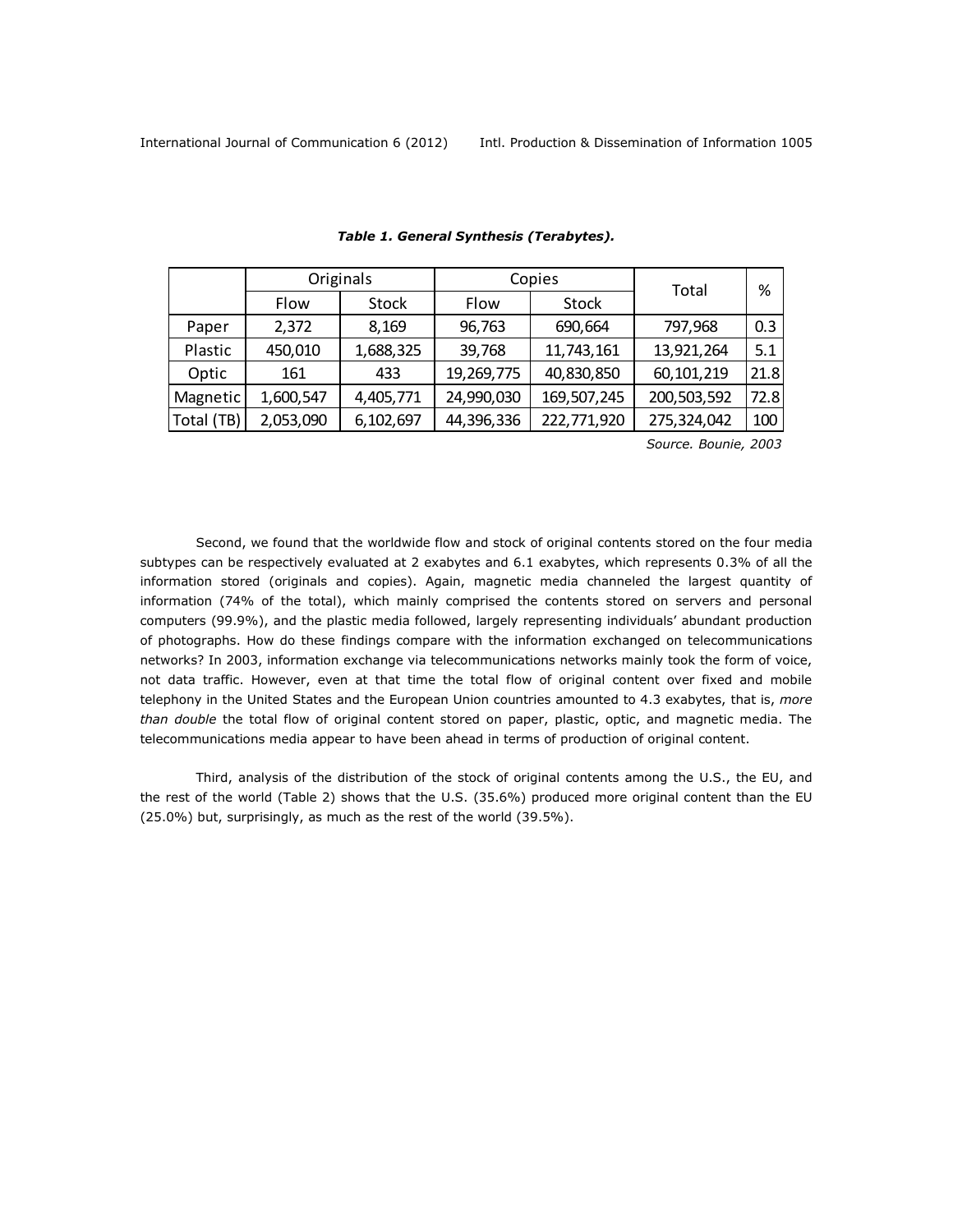|            |       | Stock of original content | Total | %         |           |      |  |
|------------|-------|---------------------------|-------|-----------|-----------|------|--|
|            | Paper | Plastic                   | Optic | Magnetic  |           |      |  |
| US         | 2,452 | 472,615                   | 128   | 1,694,866 | 2,170,061 | 35.6 |  |
| i Eu       | 2,6   | 422,03                    | 92    | 1,100,243 | 1,524,965 | 25   |  |
| <b>ROW</b> | 3,117 | 793,68                    | 121   | 1,610,662 | 2,407,580 | 39.5 |  |
| Total (TB) | 8,169 | 1688324,7                 | 341   | 4,405,771 | 6,102,606 | 100  |  |

#### *Table 2. Geographic Distribution of the Stock of Original Content.*

 *Source. Bounie, 2003*

Four, we focused on the capacity to disseminate the original content by examining the worldwide flow and stock of copies. The worldwide flow of copies amounted to 44.3 exabytes, which is 22 times greater than the flow of original contents. The U.S. generally produced around a third of the worldwide flow of copies (33.4%), production of original content was comparatively low.

Finally, we tried to give some indication of the value of information in the U.S. and the EU for certain industries, such as books, motion pictures, photographs, vinyl discs, CD audio, prerecorded audioand videocassettes, personal digital assistants, TV broadcasting, radio, and games.

[Table](#page-6-0) *3* indicates that for all the media referred to previously, turnover can be estimated at €328.4 billion and that the U.S. turnover, at €202.6 billion, is around one-and-a-half times higher the European market's €125.8 billion. The U.S. dominated the media sales overall, even when the flow of original content was to the advantage of EU countries. The most striking example is that of motion pictures. In spite of the more prolific European production of original cinema titles in 2003—625 compared with 462 made in the U.S.—the U.S. marketed more copies, resulting in higher gross box office receipts (€8.1 billion in the U.S. compared to €5.4 billion in the EU).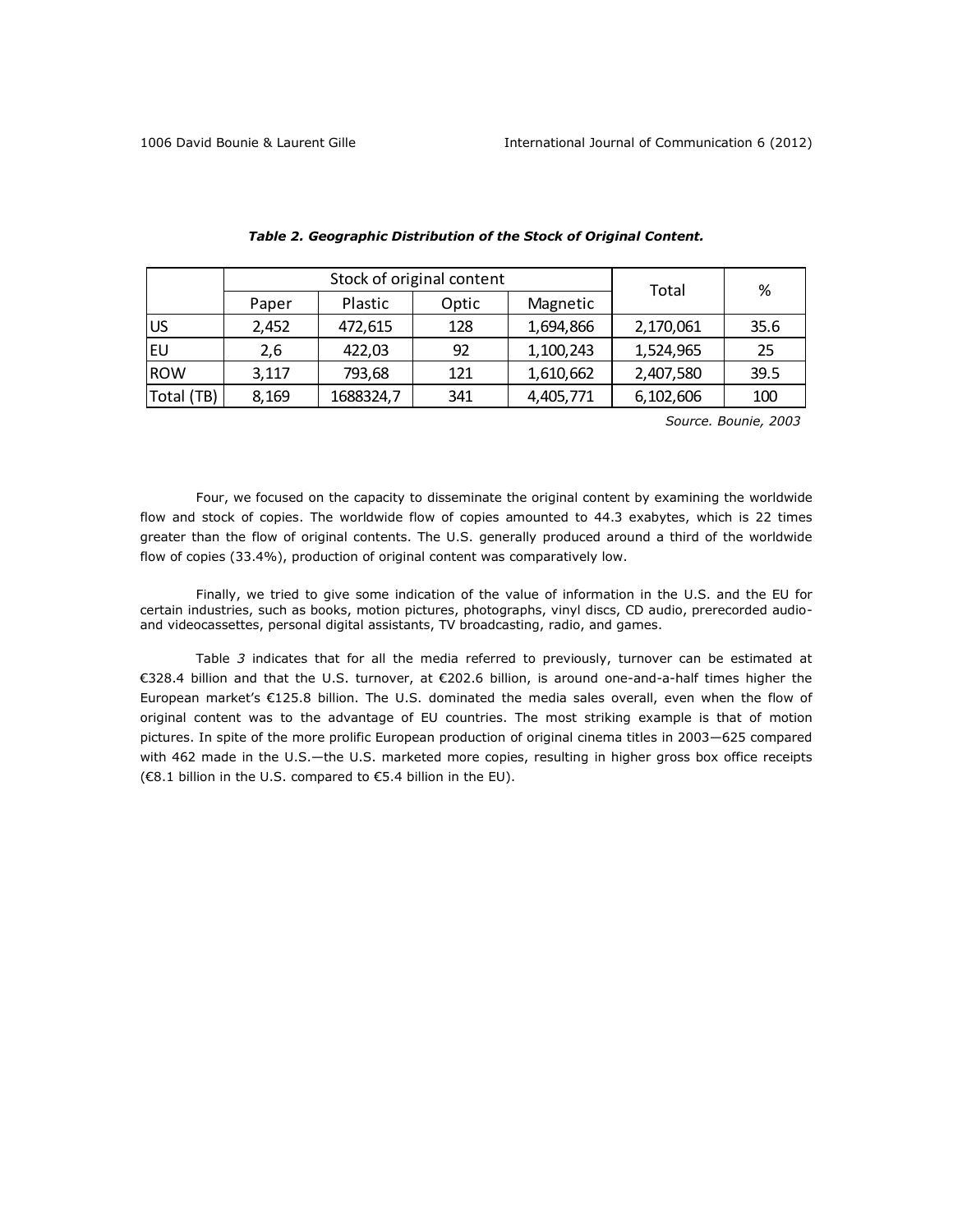<span id="page-6-0"></span>

|                        | Paper | Plastic | Optic | Magnetic | Games | Τ۱.<br>broadcasting | Radio   Total |       | %           |
|------------------------|-------|---------|-------|----------|-------|---------------------|---------------|-------|-------------|
| <b>United States</b>   | 25.3  | 14.23   | 13.0  | 16.3     | 12.4  | 100.6               | 20.8          | 202.6 | 61.7        |
| <b>IEuropean Union</b> | 20.0  | 10.39   | 9.4   | 8.0      | 10.7  | 57.3                | 10.0          | 125.8 | 38.3        |
| Total                  | 45.3  | 24.62   | 22.4  | 24.3     | 23.1  | 157.9               | 30.8          |       | 328.4 100.0 |

### *Table 3. Value of Information (billion euros).*

*Source. Bounie, 2003*

# *An Update of the 2003 Study*

In 2009, we updated the 2003 study. Table 4 summarizes the key figures. The total amount of information stored on the four media making up the first type amounted to 14.7 exabytes in 2008. This figure is nearly triple that of 2003, mainly because of the increasing production of information on magnetic media. This trend confirms that the magnetic storage is rapidly becoming the universal medium for information storage, as Lyman and Varian pointed out in their earlier study. It is worth noting that the plastic media were the only type to decrease, mainly because of the drop in the production of personal photos on plastic paper, which have been replaced by memory sticks or other devices.

# *Table 4. Update of the 2003 Study.*

|                    |            | Terabytes (2003) Terabytes (2008) | ℅       |
|--------------------|------------|-----------------------------------|---------|
| Paper              | 1,634      | 3,083                             | 88.7    |
| Plastic            | 420,254    | 193,266                           | $-54.0$ |
| Optic              | 103        | 135                               | 31.1    |
| Magnetic           | 5,187,000  | 14,520,000                        | 179.9   |
| Total              | 5,608,991  | 14,716,464                        | 162.4   |
| TV / Radio         | 43,5       | 48,26                             | 10.9    |
| Telecommunications | 17,300,000 | 29,500,000                        | 70.5    |
| Internet           | 532,897    | 1,779,450                         | 233.9   |
| Total              | 17,876,397 | 31,327,710                        | 75.2    |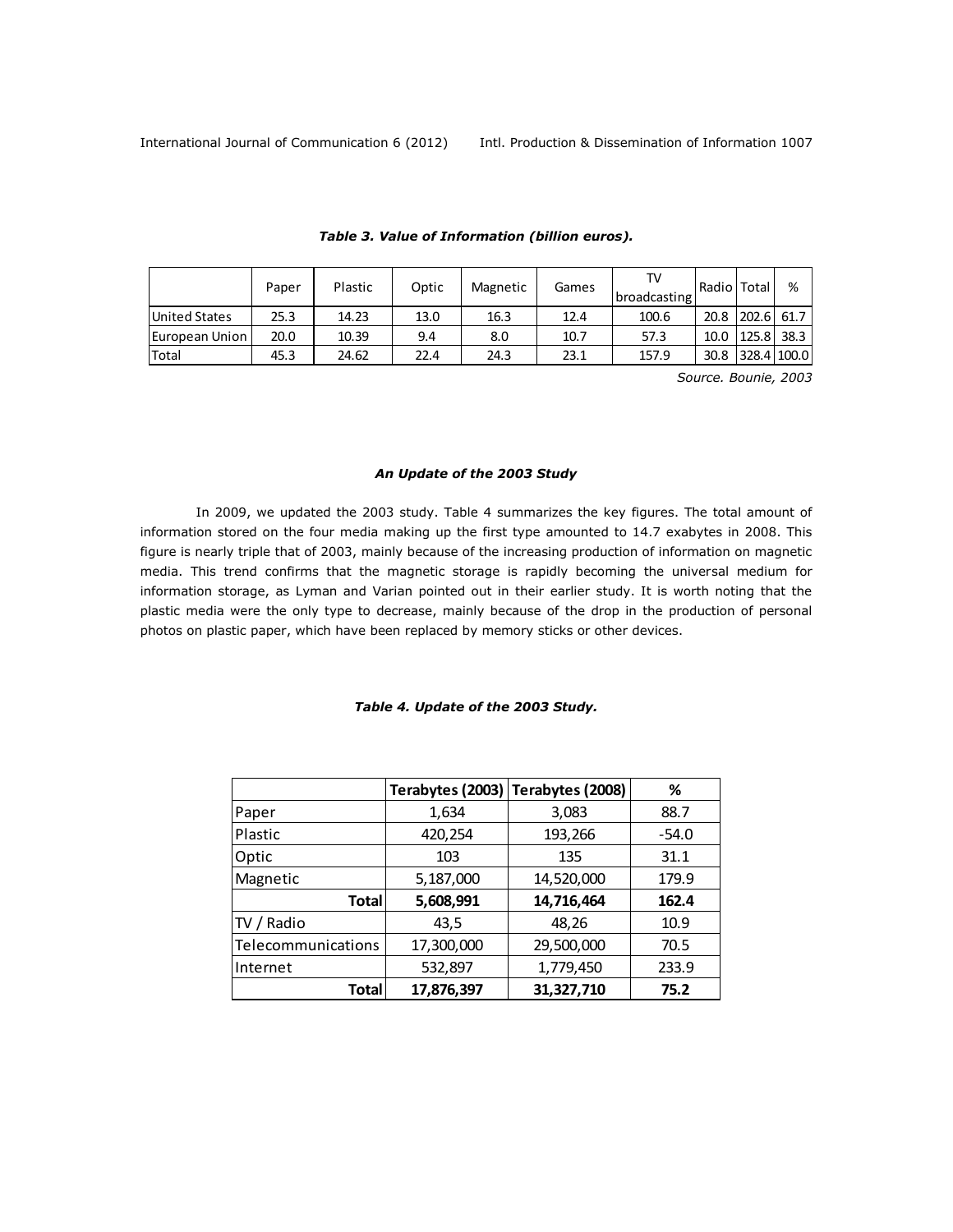A further interesting point is that the flow of information exchanged via telecommunications networks also almost doubled between 2002 and 2008, making telecommunications the type of media transmitting the greatest quantity of information. More than twice the amount of information produced and stocked on magnetic media was exchanged on telecommunications networks. This evolution is mainly due to the huge increase in mobile phone subscribers around the world. It is noteworthy that the number of mobile phone subscribers was by far higher in the rest of the world (74%) than in the United States (8%) or in European countries (18%).

### **Some Methodological Issues**

To carry out this initial assessment of information volumes, we listed information using notions such as stock and flows, original content, and copies, with reference chiefly to the information media (materials that carry information, i.e., paper, plastic, magnetic, telecommunications networks, etc.). However, these media are becoming increasingly difficult to mobilize because of the growing dematerialization of information and ongoing technological developments.

In addition, we use assumptions on compression algorithms and data conversion. We then play down the importance of the question of the audience and accessibility of information. In this section we will discuss five challenging questions about information:

- 1. How can it be characterized?
- 2. How can its production be determined (stock, flows, originals, etc.)?
- 3. How can its volume be measured?
- 4. How can its consumption be determined?
- 5. How can it be valued?

Answering these questions involves the definition of classifications, conversion factors, measurement of audiences and prices, and more. The vast bulk of this consolidation work remains to be accomplished.

It is necessary to remind readers that information has a completely fundamental economic characteristic, which economists describe as "non-rivalrous": information is not destroyed when it is used. Accordingly, information can be regarded as a durable good, even though in use it differs radically from other items classified as durable goods. We must also mention that technological progress has encouraged media decoupling (already referred to as dematerialization) and made it far easier to duplicate information at an insignificant cost.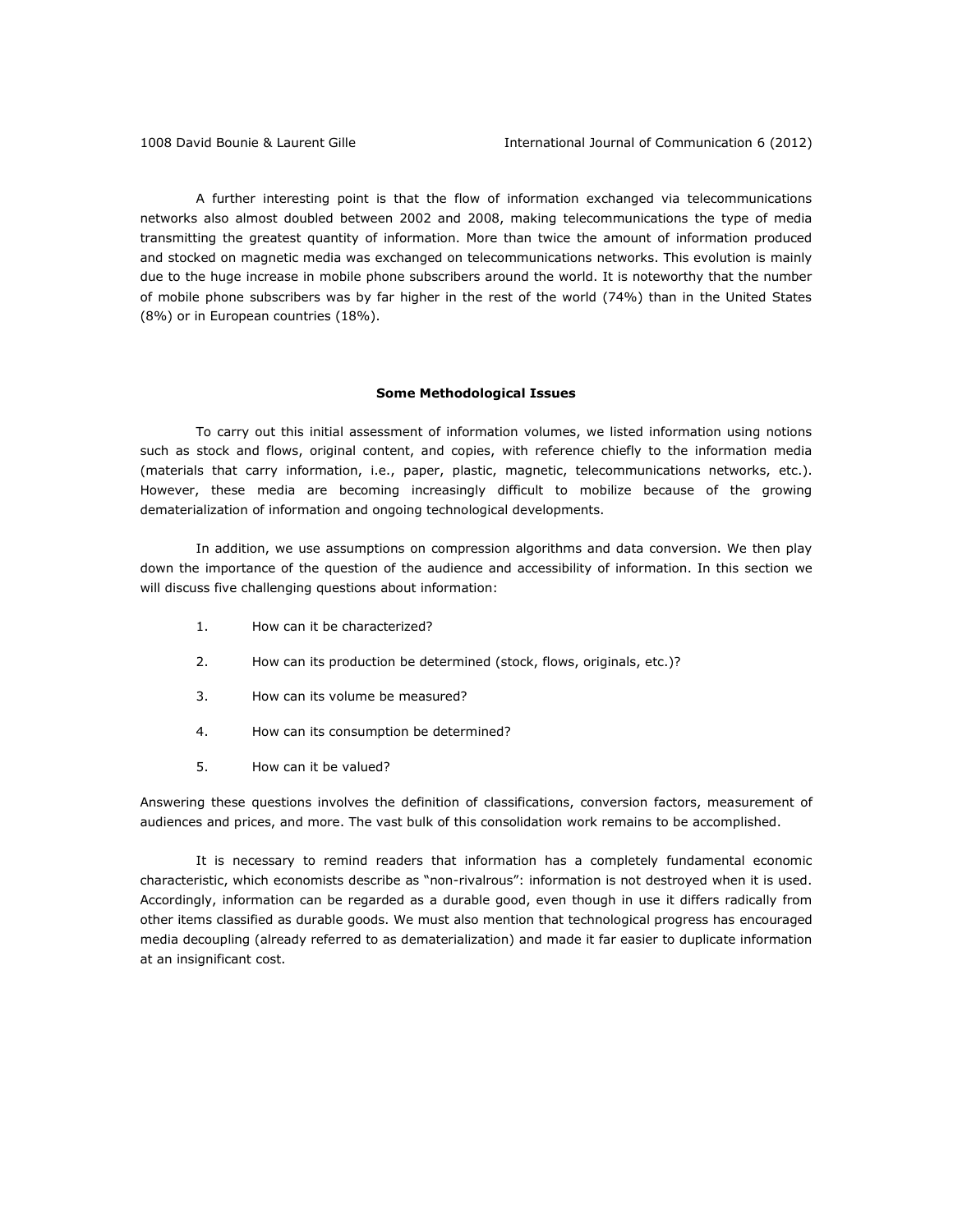International Journal of Communication 6 (2012) Intl. Production & Dissemination of Information 1009

### *The Characterization of Information: The Question of Classifications*

The characterization of information according to the media on which it is stored or by which it is transferred is unlikely to withstand the pressures of technological change. The experience of economic statistics reveals the difficulty of establishing classifications that satisfy all expectations. To characterize an economic activity, statisticians use activity- and product-based classifications. These classifications attempt to respond to two challenges: first, one-to-one mapping between activities and products, and second, merging the categories thus formed into significant classes. Two concepts in particular must be combined: the classification of activities according to their production process and the classification of products according to their functional purpose.

What is the best way to establish a classification of information? Should a classification focus on information activities, or on information purposes? Traditionally, information has been classified according to various principles, the most frequently used criteria being the type of medium: paper, silver films, gramophone records, magnetic tapes or optical discs, computer memory media, etc. As the media tended to relate to a productive activity, the classification tended to be activity-focused. When these media were unalterably engraved or printed, there were certain forms of concordance between the medium and its content. But as soon as these media become rewritable or substitutable, this concordance no longer exists.

Classification by productive activity, which is a broader classification than a solely media-based classification, derives from economic classifications. Thus, media industries producing knowledge and providing entertainment fall into the same class as communication industries distributing or disseminating information, as opposed to another class comprising the IT industries that produce software, databases, and hosting sites, process data, and perform other work within a constantly growing scope of activities.

Another type of classification concerns the form of information, distinguishing between written words and images, fixed images and animated images (video), sound and in particular music, drawings and diagrams, graphic works, etc. However, a document nowadays can be composed of many of these forms of information, so this distinction, though once useful for characterizing the delivery mechanisms and types of information, is no longer as relevant. Information tends to be what is called multimedia.

Classification by legal nature is sometimes used: information protected by copyright or patent, personal data falling within the scope of data protection laws, information produced by the United States and protected for security reasons (classified information, for example) or, on the contrary, information in the public domain (open data), and so on. $4$ 

Finally, a few classifications attempt to characterize information according to its purpose, use or function. Such classifications have been proposed in numerous domains; thus there exist detailed,

 $\overline{a}$ 

<sup>4</sup> Companies have data security and protection standards (see, e.g., the ISO 17799 and ISO 27001 standards).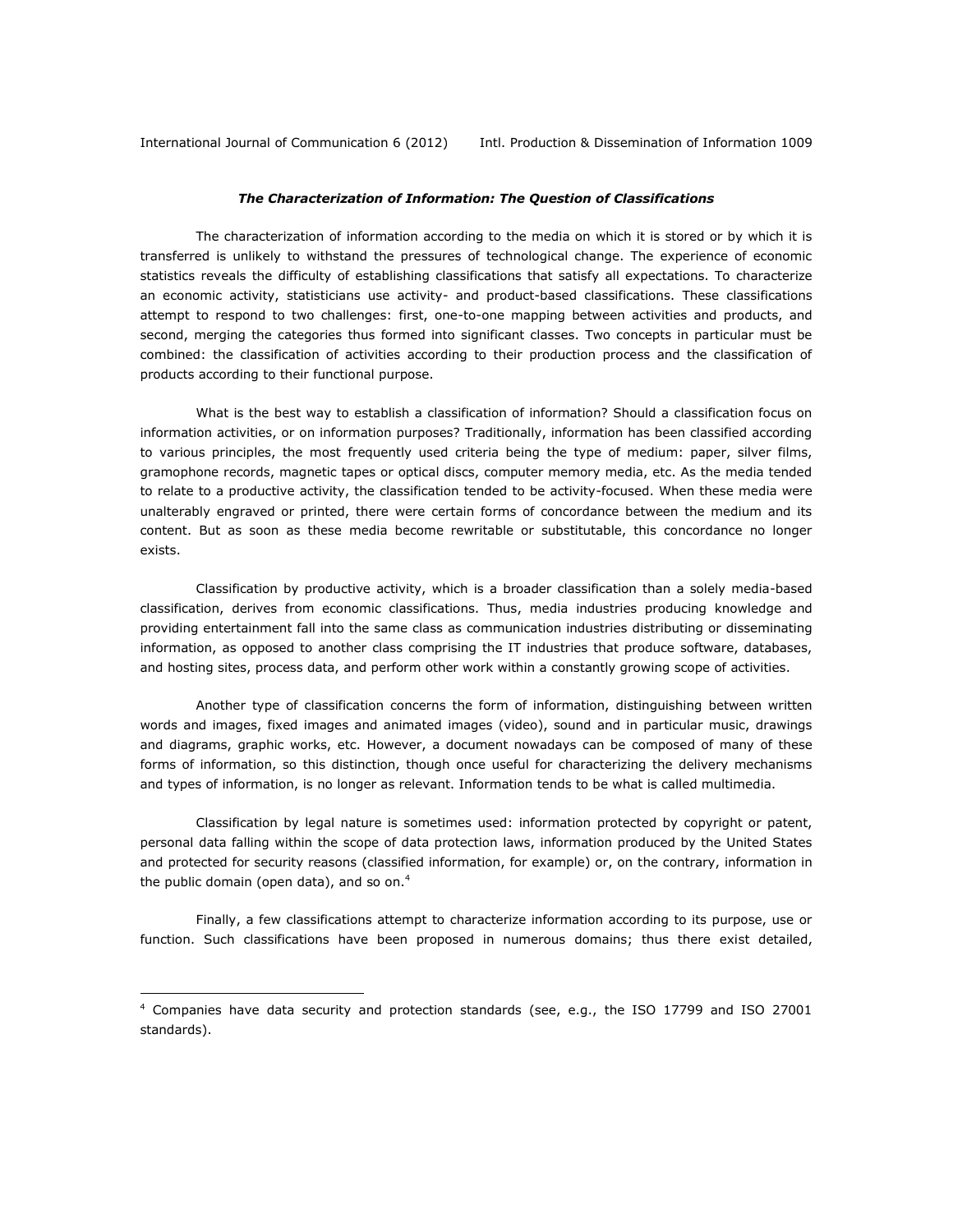hierarchical classifications of books (in particular for the organization of libraries<sup>2</sup>) and classifications by literary, musical, or artistic genre that are obviously subject to debate and above all cannot be transposed from one domain to another.

All types of information, therefore, have frequently given rise to specific classifications.<sup>3</sup> The Web and, more broadly speaking, the digitization of information has increased the need for classification. Accordingly, taxonomies, thesauri, ontologies, keywords, data models, metadata systems, etc. have emerged. The ISO 11179 standard attempts to organize these structures.<sup>4</sup> The semantic web represents another attempt to organize data on the Web. At a more macro level, no classification based on use or function is as yet established: it will require major research work to create a classification that can be used to quantify and define both the information available and its uses, with a view to achieving balance between supply and use for corresponding economic activities.

In our opinion, as a starting point for research, information could be classified in the following categories:

- 1. Information that is primarily knowledge and therefore plays a leading role in education, expertise, and innovation and facilitates the development and performance of professional tasks, in particular, productive civic tasks and the intellectual work of people and institutions.
- 2. Information that equates to entertainment, a source of leisure consumption.
- 3. Personal information that relates to individuals—their identity, experience, and transactions—and is protected as such.
- 4. Information specific to organizations—their structure, functions, and transactions as well as their productive, administrative, and business needs, where information is related to management, marketing, transactions, etc.

This summary classification deserves to be examined, discussed, and enriched in greater depth than this article permits, but to present a macroscopic vision of the production and use of information, it is necessary to rely on such a classification. For any classification, arbitrary choices must be made; it can be argued endlessly that one or another kind of information must fall within a particular position of a nomenclature. The choice actually made often depends on the availability of statistics (and then the institutional structure producing these statistics) rather than on the relevance of the assignment. For the time being, the classification of information is based mainly on the nature of the media on which it is stored, since these media structure the bulk of knowledge we have about that information.

 $\overline{a}$ 

 $<sup>2</sup>$  See the decimal classification of Melvil Dewey, drawn up in 1876 and improved subsequently, which led</sup> to the universal decimal classification.

 $3$  Content systems are classified in numerous ways, based on genre, media, nature and recommended audiences.

<sup>&</sup>lt;sup>4</sup> ISO stands for International Organisation for Standardisation.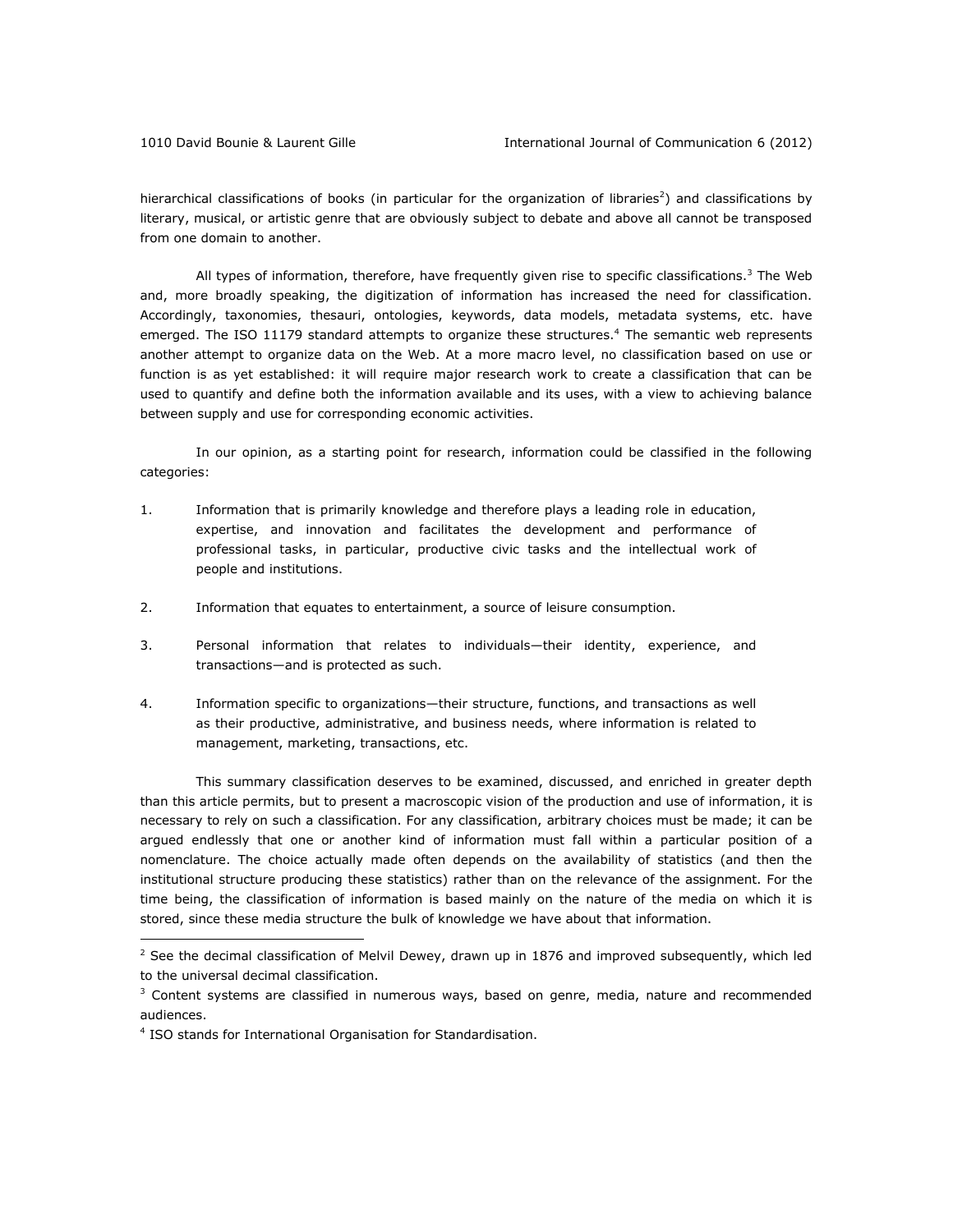International Journal of Communication 6 (2012) Intl. Production & Dissemination of Information 1011

# *Originals, Copies, Flows and Stocks of Information: How to Define the Production of Information?*

To take stock of a quantity of information, it is necessary to apprehend all of the "original" information produced during a given period that increases the "stock" of original information. This simple statement gives rise to two questions. First of all, what is "original" information? Intuitively this concept, which refers to intellectual property rights, reflects the fact that before duplication, information comes directly from an author or a source. That is, information is generated by an author, who produces or creates it. There are therefore as many photos of the Eiffel Tower as there are photographs, and as many titles of a book as there are translations or editions.

Next, what is the stock of information? The traditional media refer to catalogues, which list everything in the relevant category that has been published or disseminated. Other information systems use recordings, directories, inventories, archives, etc. The key question is whether the stock simply accumulates because information in particular is a "non-rivalrous" thing, or whether the stock is renewed, with additions and deletions. We know that information loses value and eventually becomes obsolete; for example, a new, "updated" edition of a tourist guidebook replaces the previous edition. How, therefore, can we assess the stock of information? What value should be attributed to archives or to information that is very rarely consulted?

The answers to these questions obviously depend on the above-mentioned characterization of information. They can be properly addressed only within the context of a specific classification. Meanwhile, the question of obsolescence rates, linked to the nature of information, cannot be ignored.

# *Coding and Compression of Information: How to Measure the Volume of Information?*

Another problem is the conversion of different measurement units of information into a common standard. As soon as they are digitized, information flows are coded according to different formats that vary over time. Users of audio-video flows are very familiar with these generations of coding under the names MP3, MP4, and so on, which gradually lead to a reduced need to store equivalent quantities of original information. To which format should the information circulating in the various digital universes therefore be converted? Should it be a standard that changes in a homothetic way (bearing in mind that coding progress may not be homothetic), allowing temporal comparisons? Or are distortions of the relationships between different types of information preferable so that, for example, their physical storage can be taken into account?

This question is similar to that of the various means of recording values, which involves comparison of values over time as relative prices or monetary exchange rates continuously change and require two types of accounting, namely current prices and constant prices. To take account of this phenomenon, an accounting system could thus involve current volumes and constant volumes according to the applicable gross conversion rates on a given temporal basis, which introduces an additional degree of complexity.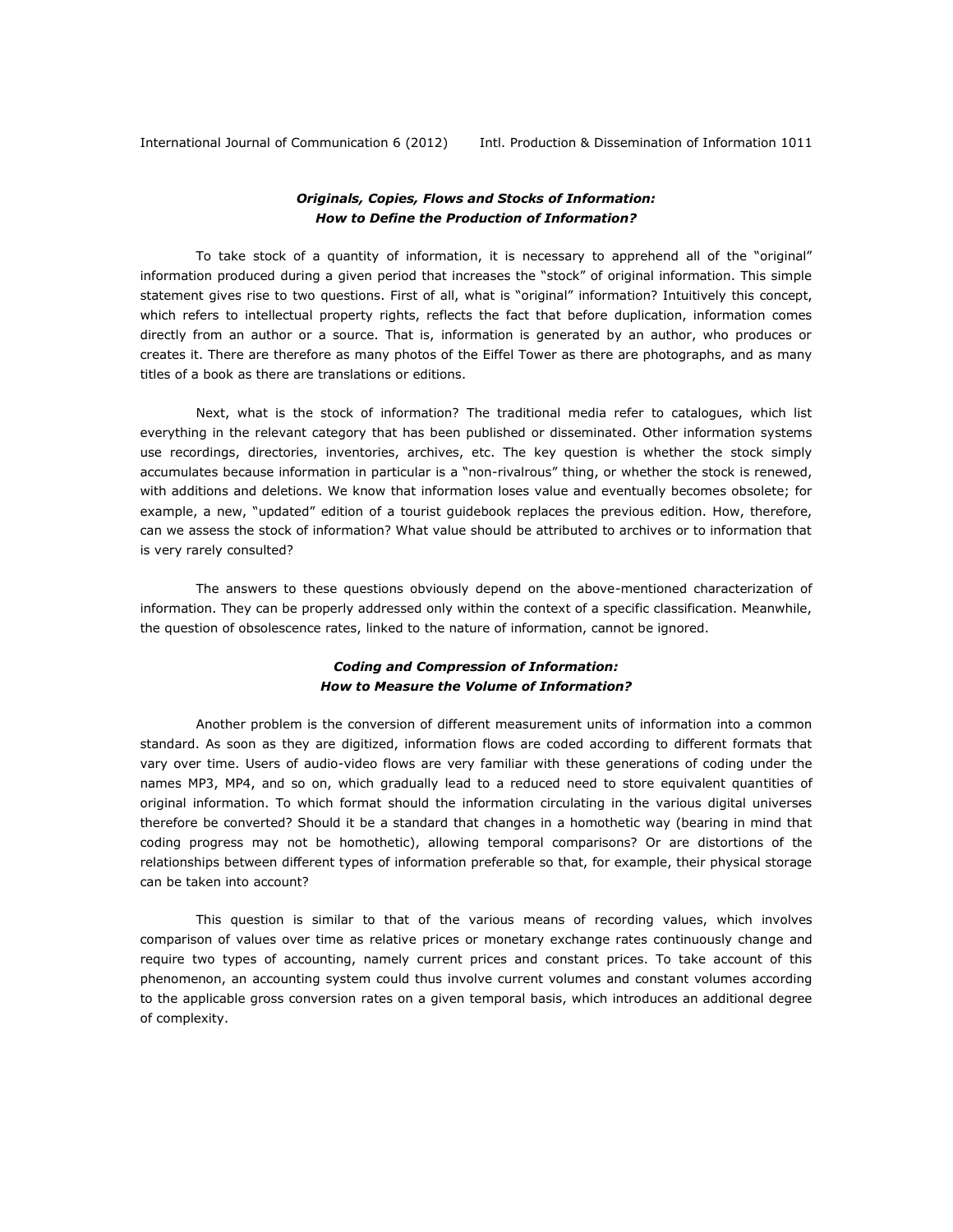Hilbert and Lopez's approach, used in this Special Section, may seem technically unquestionable (entropy source), as it is based on the Shannon's information theory. But besides the fact that in its purest form, this calculation is practically impossible, as the authors acknowledge, the economic reality may be far from the technical optimum. An economic agent will choose the compression ratio that optimizes the costs at some point, not a rate that has an indisputable technical meaning. This makes Hilbert and Lopez's measure a normalized metric, not one that measures "what is" at a particular moment in time (normalized on "as if," it would be optimally compressed, independent of the actually used compression algorithm at a particular moment in time).

This question also points to the need to determine the best indicator into which to convert the information. The Bohn and Short (2009) report uses several indicators, obviously bytes, but also words and hours. Once again, the indicators—like the conversion factors—will depend on the purpose of the measurements and the classification used. We will return to this point later. Standard international factors may also prove necessary: for example, in the field of energy it is noteworthy that conversion factors differ not only according to the use of the measurement, but also from one country to another.<sup>5</sup>

## *Accessibility and Audience: What Is the Consumption of Information?*

The question of measuring the production of information and its influence also raises the question of its accessibility: if information has become inaccessible, or almost inaccessible, should it still be considered part of the stock of information? Once again, measuring it is a delicate subject: any out-ofprint documentation is still accessible in public repositories; all information that is no longer accessible online is nevertheless still frequently archived somewhere.

Having assessed the stock of original information (and the periodic positive and negative flows that cause it to vary), it is then necessary to assess its availability, the symmetric vision of accessibility. This task was relatively easy when the media played a dominant role: one counted the duplication or presentation of information (copies, reproductions, sessions, broadcasts in audiovisual programs, etc.) to obtain a view of its availability. Now that information is available online in a comparatively opaque way,  $6$  it is extremely difficult to document this availability, which has assumed a role of crucial importance in the material economy of information. In all likelihood, this dimension will very rapidly become irrelevant, and it should be quickly abandoned.

Beyond the accessibility of the information, the very concept of consumption is open to debate. What does "consuming" information mean? For many objects, purchase or possession was considered the equivalent of consumption. But acquiring a book (buying it or receiving it as a gift) is not the reason for reading it, and this applies to all types of information: taking and storing a photo is not the reason for

<sup>&</sup>lt;sup>5</sup> The conversion rate of one ton of oil into a quantity of electricity may depend not only on the quality of the oil (light or not) used to produce energy, but also on the yield of the average "machine" that consumes that energy.

<sup>&</sup>lt;sup>6</sup> Information or a work put online can be readily duplicated in large volumes, on cache servers or other systems.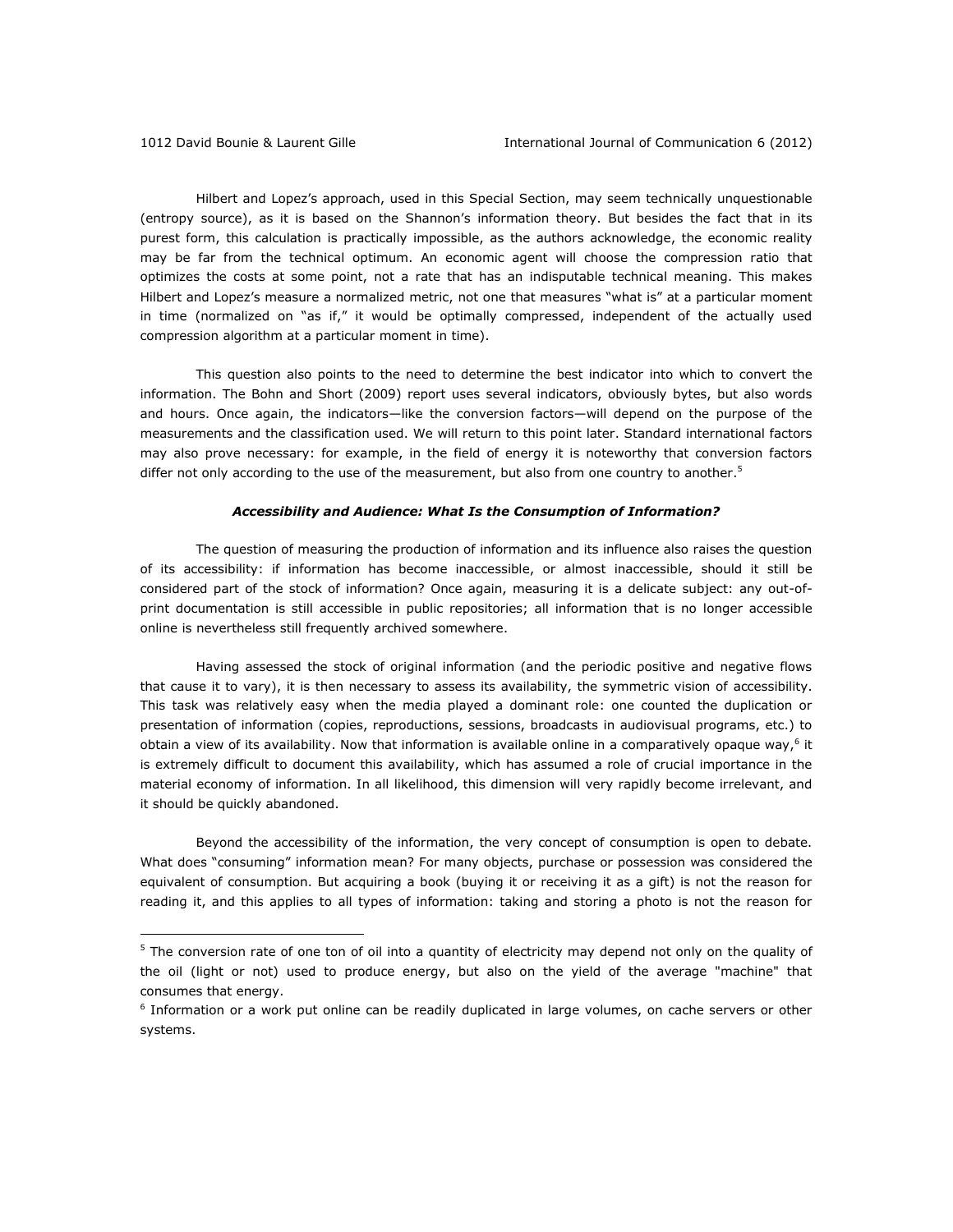looking at it, and downloading a disc, film, or document is not the reason for listening, watching, or reading it. Thus, while possession is an initial dimension, the online availability of most information (often described as dematerialization) makes measuring possession even more problematic. This leads back in turn to measuring access—namely, what information is accessible to everyone—with a series of similar questions on the relevance of a given indicator, since in practical terms the Web now makes the whole universe of information accessible to almost everyone with an Internet connection.

Such concepts as possession, ownership, purchase, availability or supply, delivery, accessibility, reading-viewing-hearing, and so on therefore seem to be increasingly difficult to define, and many studies choose their own definition of consumption. For instance, Bohn and Short (this Special Section) include the delivery of information to individuals. But data come from numerous sources that probably do not define delivery in the same way: for instance, is watching a TV channel while dining the same as playing a video game? Could a more effective measurement of consumption therefore be based on an analysis of the "use" of information, since neither possession nor access necessarily entail consumption? This question is also very intricate: through what practice (consultation, listening, viewing, etc.) does access (or possession) become consumption? This involves the notion of audiences: if a disc or a video is owned or accessible to a household, how many uses should be taken into consideration? And this question is itself threefold: how many people have access to the disc or video, how many times have they accessed to it, and how "intense" is this viewing? This is the key question when it comes to press readership, audiovisual audiences, unique visitors, pages read on the Internet, etc. Answers can be obtained only via information user surveys or audience measuring techniques, and then only partially, according to standards that vary considerably from one survey to another, since these measurements very often shape the settlement of economic transactions. How can the measurement of consumption best approximate economists' concept of utility?

#### *What Is the Value of Information?*

Does information have a price? Does it even have a cost? What is the value of information? These questions are often overlooked. Most information products, especially cultural products, are offered with a very strong price differentiation, based on a windowing or media chronology system: the product is initially disseminated in a format, packaging, or selective media designed to target the consumers with the highest willingness to pay; then it passes from window to window (new format, packaging, or media) at a decreasing price until it gradually reaches increasingly broader segments of the population. This significant price discrimination therefore makes the notion of price very delicate. For the same product, the price naturally declines over the product's life. In addition, access to information products is likely to be increasingly billed at a flat rate (cinema pass, pay TV, etc.) for an available stock (catalogue, etc.). The price will therefore depend on consumption, unless access to the catalogue is considered the product. Finally, this access is frequently paid for by advertising, which has become the dominant model for numerous information providers. It is therefore particularly difficult to establish and calculate a price index for a large number of categories of information.

Some information is linked to another product and thus delivered free of charge (e.g., the information in financial analysis linked to financial transactions, or transport timetables linked to the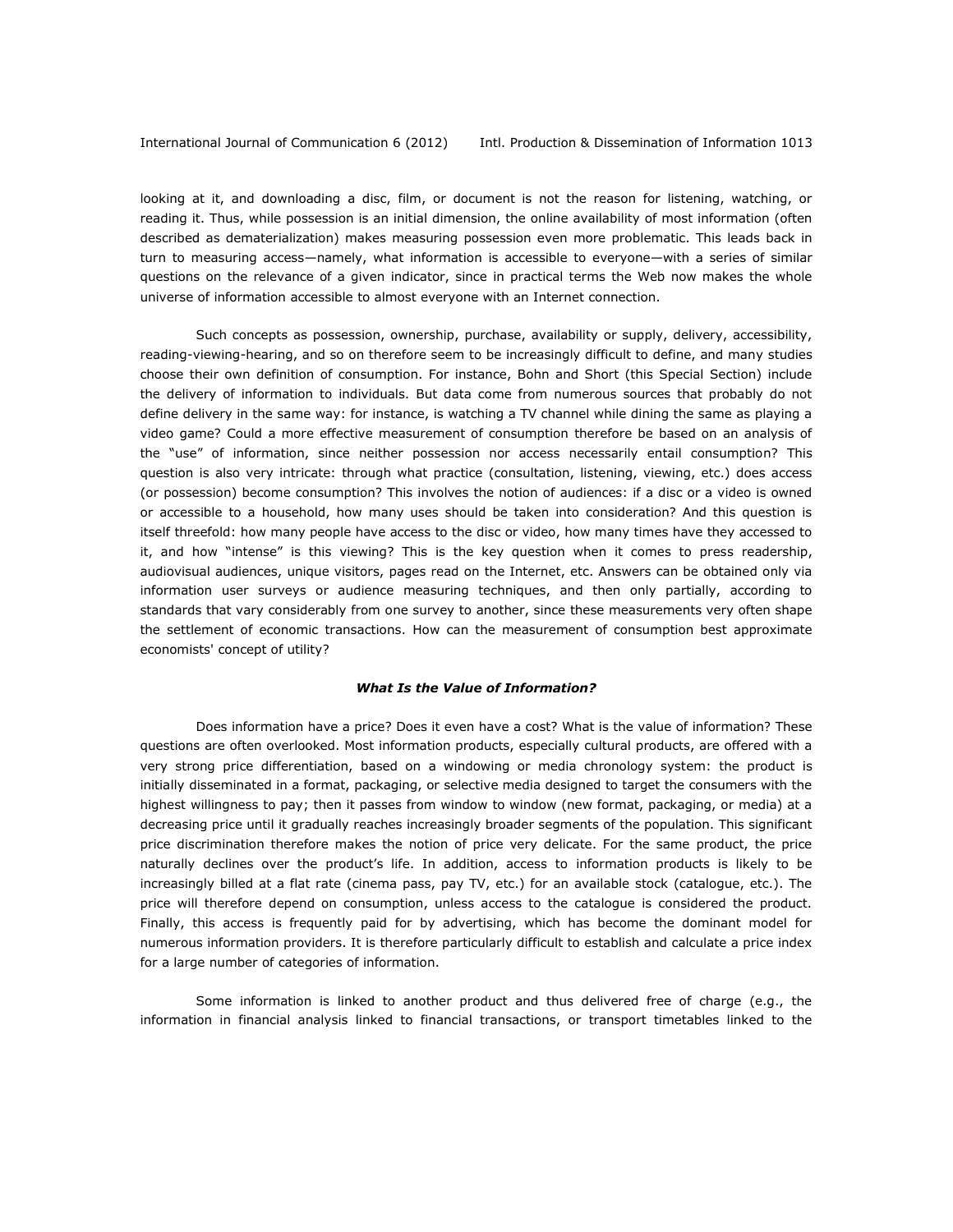service itself), or is provided as a public service or in exchange for the attention paid to certain other information (advertising, in particular). The value of information in terms of cost or price therefore varies quite considerably. Meanwhile, the question of piracy remains highly sensitive due to the "non-rivalry" of information objects and the ease of duplication owing to digitization.

The "volume" of information is also relevant to the pricing issue. A technical book sold for  $E100$ contains much less information (in quantity) than a DVD containing a high-definition movie, which costs €10. Its production costs were probably considerably lower than those of a high-definition movie, especially if the author, an academic, was not paid for the work. Yet it probably contains a greater amount of knowledge, and reading it takes much more time than watching the DVD does. This simple example shows the interest and the limits of different measures: the amount of information probably does not relate in a simple manner to the amount of knowledge. The measured volume of information can be correlated to the cost of production. It can also be correlated to the cost of dissemination. But the value of the product—what the consumer is willing to pay—correlates more strongly with the amount of knowledge (the utility of product) and the time required for consumption than with the informational volume of the product. In economic terms, the cost drivers and the price drivers are very different in nature, linked by the volume of the market, amongst others factors.

### **The Challenges and Issues Involved in Measuring Information**

In this section, we take a fresh approach. The previous discussions show that there are different levels of analysis, all relevant, each requiring appropriate units of measurement, concepts, and definitions. Most of the work of measurement analyzed in this Special Section relates to one of these levels, be it the level of production, availability, or accessibility, the level of consumption, or the level of the value of the information. These levels should not be opposed but rather articulated; this is precisely the role of an accounting system.

To provide a unified framework for representing and understanding economic phenomena, over the past 70 years economists have developed national accounting systems linking production to consumption. Now these systems face the complexity of the questions raised by measuring information, which they clearly cannot adequately take account of. The profound transformation of activity and product classifications at an international level, which paved the way to the first information and communication class (section J) in 2008,<sup>7</sup> now needs further elaboration and is an argument in favor of information satellite accounts as the appropriate statistical tool for dealing in greater depth with the structure of a specific sector, in accordance with national accounting data.

 $<sup>7</sup>$  Effective in statistical systems as of November 2010. Before that date, information and communication</sup> activities were scattered throughout many industries under the international classification of activities and products: publishing was included in various industries, communications in the transportation industries, IT in business services. The revised classification, enacted in the 2000s at an international level (and used earlier in North America), creates a special section J consolidating a wide range of activities and products related to information and communication. Even if this new section does not contain everything one might hope, it is an important step toward better understanding these sectors' importance at the statistical level.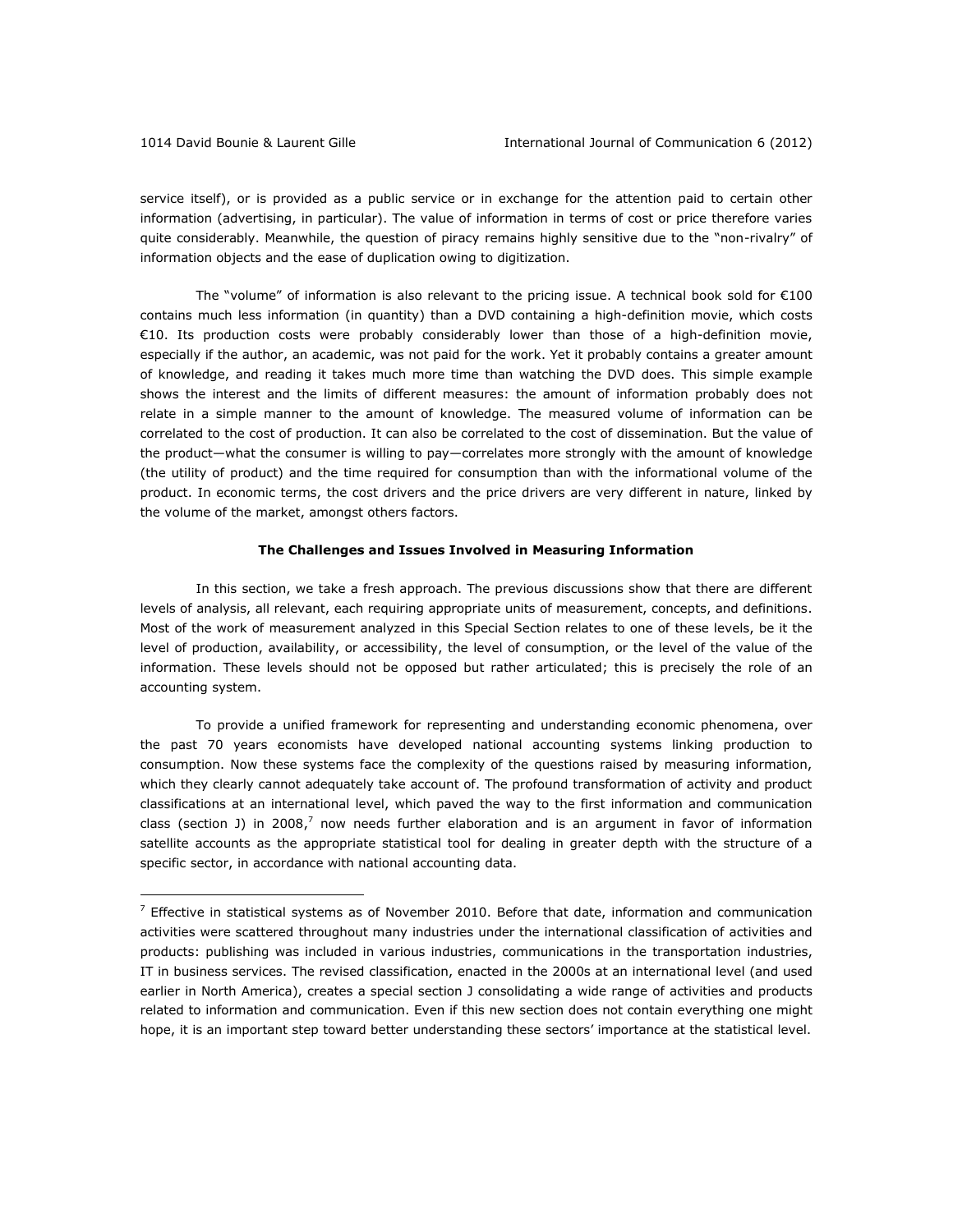International Journal of Communication 6 (2012) Intl. Production & Dissemination of Information 1015

We propose here to explore what these planes of analysis could be, which definitions and units of measure they could be built on, how to articulate them, and how current technology development, for instance the Internet of Things, can enrich them.

We emphasize the paradoxical nature of this proposal. Today, at more than half a century old, the national accounts show their conceptual limits. For example, they distinguish two categories of economic agents: agents that produce goods and services put on the market and consume a part of them as an intermediate consumption, and agents that consume the rest of the production as final consumption and are not productive. It is difficult to apply these conceptual distinctions to information, partly because the agents who are consumers are also more and more agents that produce information, and partly because the non-rival nature of information disrupts its flows. That said, however, national accounts provide a synthetic view of the economy that is unavoidable (see also Dienes, this Special Section).

### *Toward Information Satellite Accounts: Proposals*

Any industry can summarize its economic accounting with what is called the supply and use balance: the products of any industry are generated by mobilizing resources (input, capital, labor, etc.) and are intended for specific uses (intermediate consumption, end consumption, exports, etc.). National accounts, however, are considered highly inadequate when it comes to taking account of specific sectors, because on the one hand they evaluate the supply and use balance from a purely monetary point of view, while on the other hand these sectors' contribution to national welfare requires an examination of more specific dimensions relating to the purpose and efficiency of production. For this purpose, satellite accounts<sup>8</sup> were developed to augment national accounting systems in such areas as tourism, health, environment, and research and innovation. It would be worthwhile now to develop satellite accounts for information and communications.<sup>9</sup>

Starting with the original work of Nordhaus and Tobin (1972) in the United States on measuring welfare, which numerous economists, in particular Stiglitz, Sen, and Fitoussi (2010), have since developed further, research on satellite accounts has elaborated guidelines for creating such accounting frameworks.<sup>10</sup> One of the concerns of these frameworks is to take account of nonmarket activities, in particular own-account production activities. In the field of information, it is becoming essential to take account of information produced by individuals. Growing ever more preponderant, and increasingly

 $\overline{a}$ 

<sup>&</sup>lt;sup>8</sup> That is, a satellite accounts framework for the presentation of the economic data of a specific sector in relation to the overall economic analysis of the central framework of national accounts (INSEE definition).

<sup>&</sup>lt;sup>9</sup> Some developments in national accounting systems are already referred to as satellite accounts of information and communication. These developments are often merely inclusion of a pooled analysis of ICT activities before the international classification groups them (see, e.g., the Australian case at http://www.abs.gov.au/AusStats/ABS@.nsf/MF/5259.0). Here we consider more developed satellite accounts, including extensive evaluations of the information volumes, as is the case, e.g., with energy balances in the energy industries.

 $10$  See United Nations (1977) for the first UN document to introduce satellite accounts.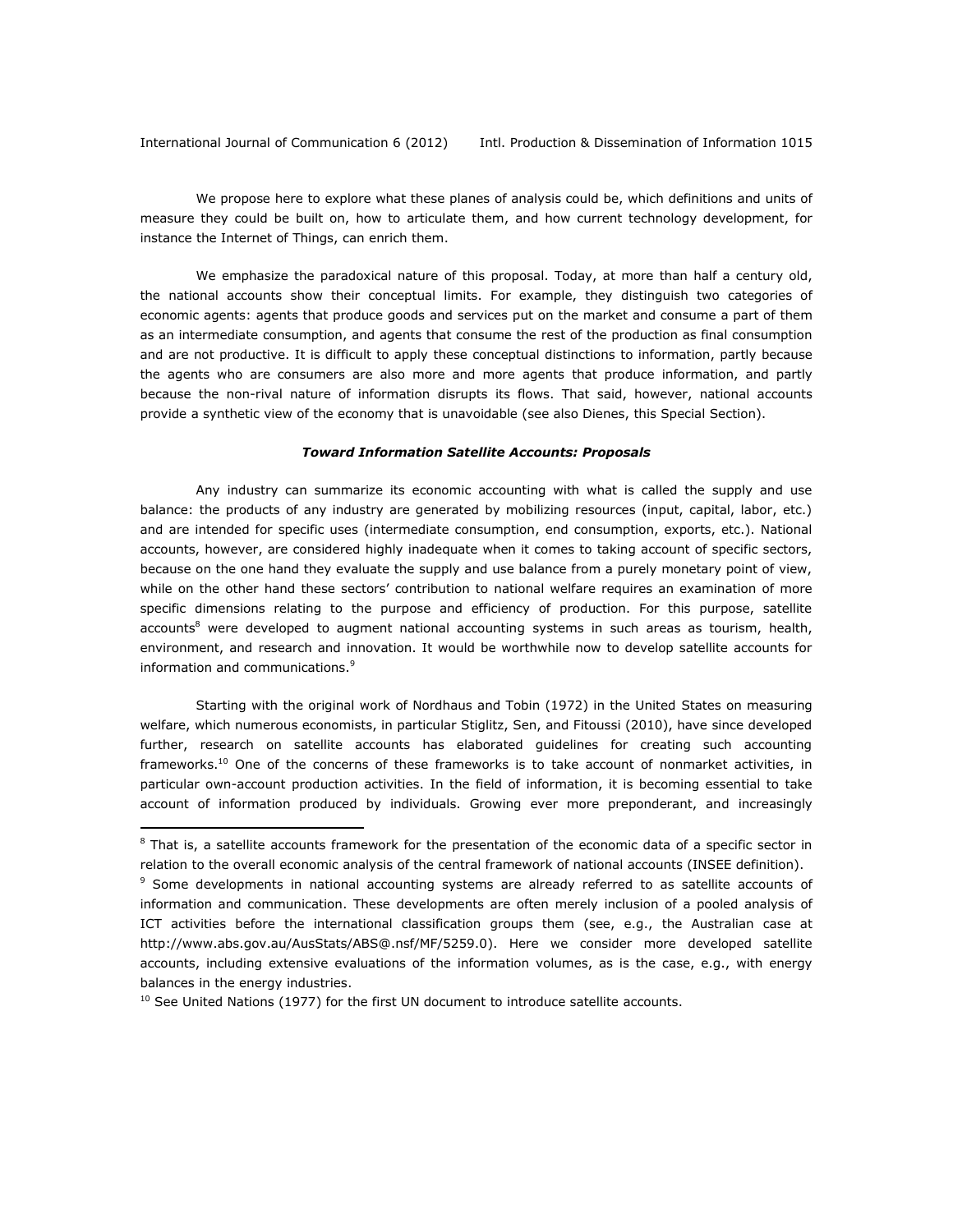disseminated beyond the private sphere thanks to digital networks, individually produced information now has a potentially significant effect: the Arab Spring of 2011 is a good example of its impact and crucial importance (Twitter, Facebook pages, videos on YouTube, etc.).

An accounting framework links a resource to its use; here, the origin of information links to its uses. At the current time, we therefore envisage an information satellite account as comprising the following four planes:

- 1. A first plane would describe the production of information, that is, its inputs and outputs in the form of "original" information. Classification here would be related to the production processes (which change over time) of all economic agents contributing. Measurement units would be units related to cost drivers. Evaluation of a stock would be based on the previous year's stock and on variations in this stock (increases and decreases), entailing the definition of obsolescence standards.
- 2. A dissemination plane could then be developed, producing copies and making the information available or accessible. Given that the notion of media duplication (titles versus copies) will almost disappear from the landscape as it is replaced by notions of accessibility, classification here would probably relate to what are called platforms (previously media). Units would relate to accessibility drivers. Accessibility ratios would determine the scope of supply available, depending on people's access to dissemination channels (excluding economic constraints).
- 3. A consumption plane (audience plane) would capture the "real" consumption of information. Relevant classification on this plane would link to a functional classification intended to grasp the utility of information as well as its legal nature (subject to intellectual property rights, protected as personal data, etc.). Units at this level would be multiple, associated with the factors that make up the utility of information.
- 4. A final plane would assess the value of the information, consistent with national accounts. Prices would be the corresponding unit. Here, classification would take into account the windowing of the information as well as other economic characteristics of the market (ways of financing—i.e., by the consumer, the public authorities, advertising, etc.).

The first two planes mainly describe the resources of the accounts; the last two planes, the uses. Moving from one plane to the next involves the development of matrices allowing correspondence between classifications and units. As the statistical system may not be able to produce the detailed statistics needed to feed this kind of satellite account, at first it should use limited classifications at each level.

The energy sector has developed similar accounting structures to show the transition from primary energies to the end use of energy resources. These structures put concepts in place, analyze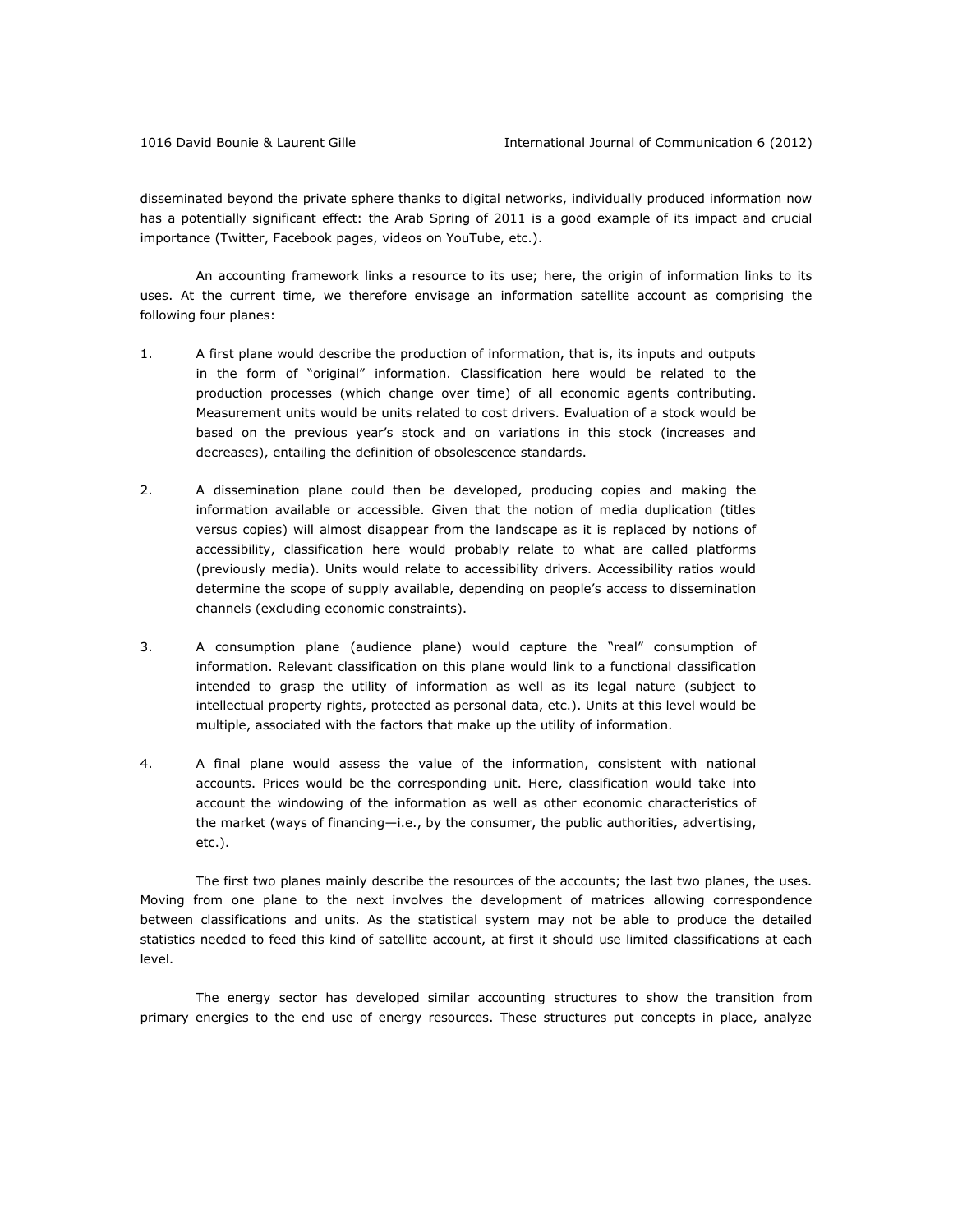conversion factors, and develop usage nomenclatures to produce an overall view of the origin, transformation, and use of energy resources.

### *The Statistical System*

Beyond the definition of the accounting frameworks and conceptual tools necessary for this approach, it is also important to consider statistical production systems. Statistical systems undoubtedly need improvement to satisfy the needs of a program such as that described above for the development of international satellite accounts. Apart from the issues already addressed (conversion rate, nomenclatures, accounting frameworks, etc.), these improvements will likely focus on three aspects:

- 1. Initiating a transaction accounting system within the productive system. For several decades, economists have emphasized the role of transactions (or, roughly, trade, which breaks down into a multitude of more elementary tasks). Understanding these transactions better and evaluating them will become an important issue for statistical systems, not only for the purpose set out in this article but also in a broader sense. Previously this task was very complicated, but going forward it will be facilitated by the computerization of transactions.
- 2. Developing an information system on the capture of data, which will increase considerably through a dramatic development of the Internet of Things and machine-tomachine systems. It will probably be worthwhile to aim for a certain hybridization between energy measuring information systems (smart grids and intelligent meters) and the systems for monitoring these sensors.
- 3. Developing a globally consistent system for measuring information consumption, based on all existing audience measuring systems. As public statistics have left the task of measuring audiences to numerous private entities with close ties to the advertising market, it will probably be necessary to standardize, enhance, and enlarge these audience measuring systems to obtain a consistent, comprehensive view of the consumption of information.

Finally, it will be necessary to consider changes in the measure of what statisticians call ancillary activities. The European classification of goods defines ancillary activities as "those that exist solely to support the principal or secondary economic activities of a unit, by providing goods or services for the use of that unit only (NACE, 2008, p. 22). This encompasses activities such as accounting, transportation, storage, purchasing, sales promotion, and repair and maintenance, many of which are information activities. Because ancillary activities are recorded as the activities they support, and not as themselves, many information activities present in the production system are completely ignored by statisticians.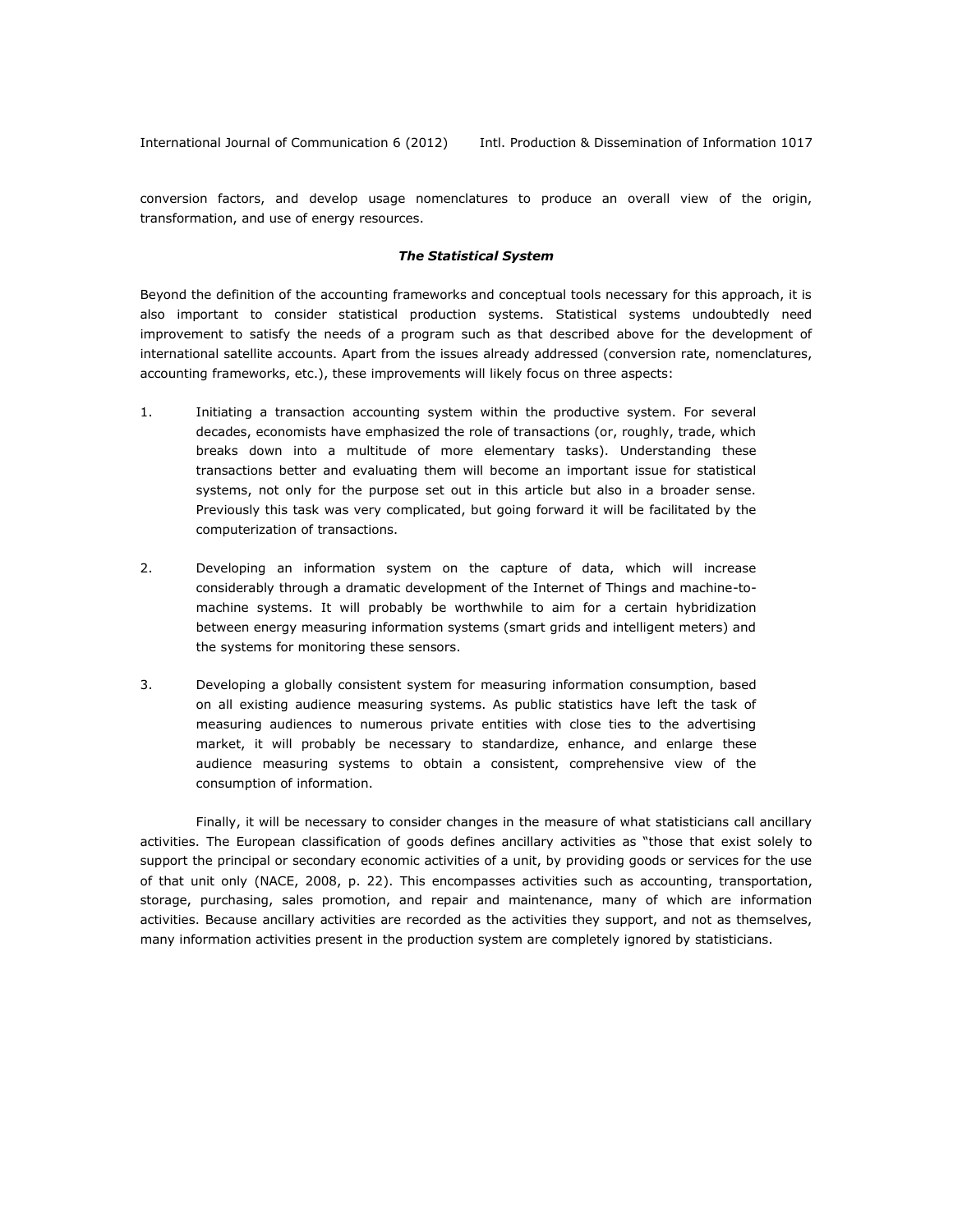### **Further Considerations**

Information is stored, collected, disseminated, and distributed according to flows. However, some flows of information do not come from stocks and are not stored—namely, those that result from interpersonal communication or from people's perceptions. Our eyes perceive a bustling reality whenever we are awake; our ears permanently hear noises, sounds and words; our olfactory and gustatory senses, and our sensory receptors more generally, capture large volumes of information. Yet only a tiny amount of this information is readily accessible in our memories. We also emit a large quantity of information when gesticulating and speaking, part of which is captured (e.g., by video surveillance systems). Nature itself continuously changes under such influences as plant, animal, or meteorological activity, and the increasing number of webcams (used in particular with services such as Skype), along with weather and land imaging satellites, capture a growing share of these transformations for analysis and use.

People's autonomous production of energy and energy uses are not taken into account in energy balances. When one goes cycling, the energy produced is barely recorded, unlike the energy fuel produces when one drives a car. How can this discrimination be transposed? In the case of information where accounting structures analogous to those in the energy industries could apply, is it reasonable to leave aside our production and sensorial perceptions? Where should the boundary lie, for recording information in an increasingly automated universe that is gradually being filled with artificial sensors? Ambient intelligence, the Internet of Things, and the expected rapid development of robotic assistance will introduce ever more artificial eyes and ears into our environment. The information they capture is generally stored for a period of time, filtered, partially analyzed, and sometimes disseminated: it already represents huge quantities of information, particularly because it is video information. But this information cannot be considered intellectual work.

Any accounting system must be able to deal specifically with this phenomenon, either by disregarding it, or by processing it in a specific way, or especially by measuring it (via conversion, audience, or evaluation systems), which may or may not reduce its importance. In our 2000 study, we used information exchanged on telephone networks, but nowadays it would be impractical to rely on this type of information alone as thousands, even millions of electronic eyes (no longer solely electronic microphones) are installed throughout the world. Today, video-captured information far outweighs audiocaptured data.

This discussion shows that the production of information will become increasingly less relevant and that it is the audience, increasingly difficult to estimate, that will predominate. In this case, the audience may be human beings or the machines that process these multiple sources. In a world where machines will increasingly communicate with each other, exchanging significant quantities of information, the question of the place of human beings in information balances will need to be addressed. Should this question, which is not really taken into account in energy balances, be considered in information balances?

Above, we refer to electronic eyes and ears. However, other sensors too will play a role—for example, meteorological and environmental sensors (measuring pollution, etc.) and biometric and biological sensors, including the large-scale deployment of biochips, slated to begin in 2012. Capable of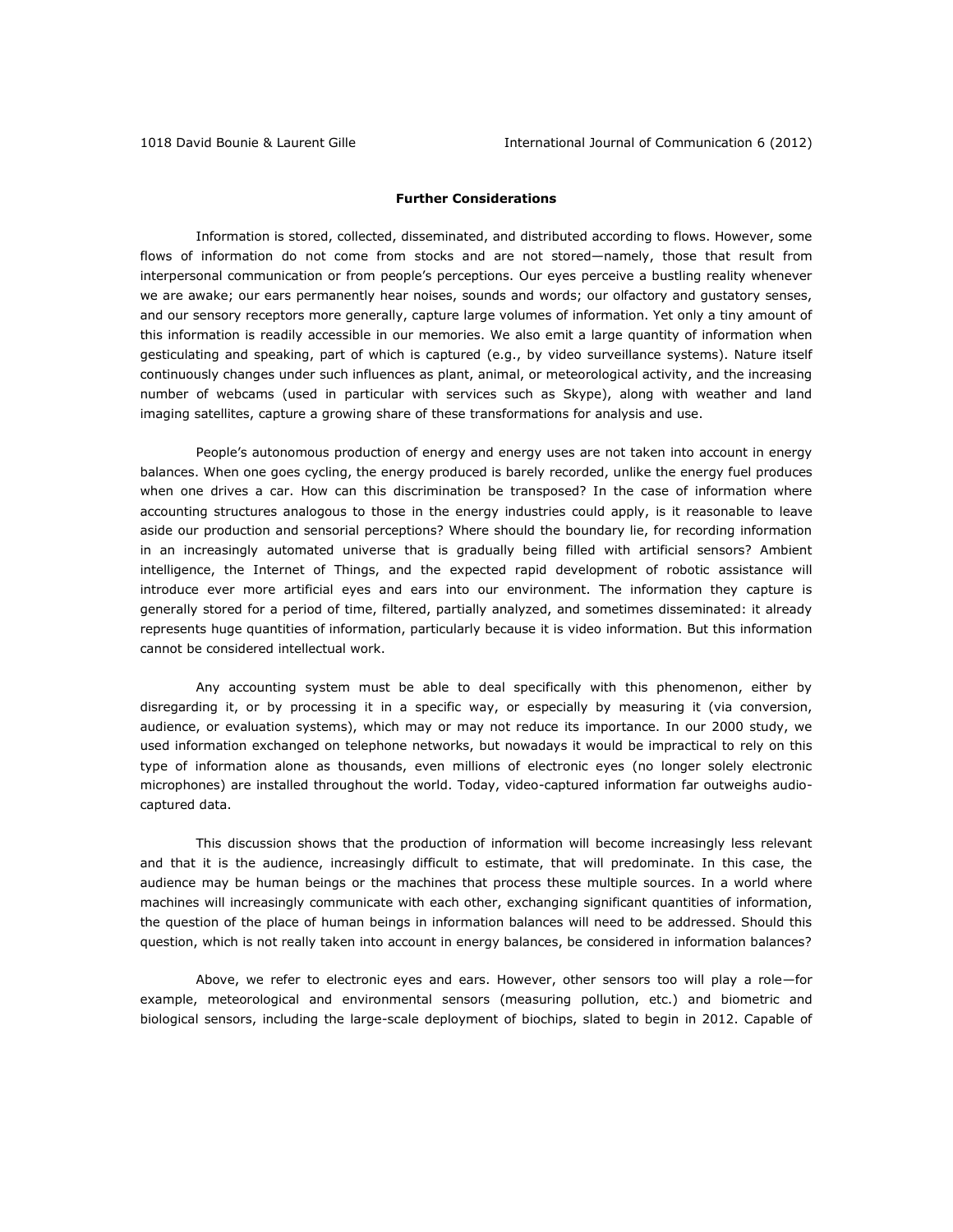generating patients' genetic ID card and producing phenomenal quantities of information, these chips will give rise to relevant statistical information extraction systems. Data farms and wells will be set up, located in an unspecified cloud but of course having a significant terrestrial footprint, knowledge of which will probably be very sensitive. How should this information be taken into account in a satellite account–type accounting system? We should probably consider that there will be raw data which will be transformed into processed data that can be used for specific purposes unlike raw data; and raw data will therefore require an additional plane of analysis to break down these new information flows.

It is essential to prepare to assess the information resources that will be the raw material of numerous services of tomorrow. The vision developed in the 2000s is only the prehistory of what will have to be measured and summarized in the upcoming decades. Today in the material world, the strategic role of certain commodities (oil, precious metals, arable land, etc.) is noteworthy. Certain information resources (e.g., genetic databases, expert knowledge databases, satellite imaging, etc.) are likely to acquire important strategic value and shape what we will call the international division of information and knowledge, which is likely to become a sensitive subject as the role of information becomes more established in the economy, society, and power relations.

## **Conclusion**

The aim of a standardized international framework for the analysis of information is to make it easier to apprehend various activities' impact on the new information- and knowledge-based economy by:

- Providing an overview of the evaluation of information according to its nature, use, purpose, etc. These values are likely to considerably be distorted in coming years, because of technological progress that will considerably facilitate access to certain information (for example, biological), but also because of the proliferation of uses in innovative services facilitated by the rapid growth of information.
- Clarifying the weight of public policy in this area, for example, via open data policies (open access to public data according to variable arrangements).
- Facilitating in-depth analysis of a series of questions raised by the rapid growth in information-related activities: What is the content of these activities in terms of jobs, energy consumption, carbon emissions, etc.?
- Drawing up an inventory of international exchanges of information and the stock of information held, as a basis for the inevitable political discussions devoted to these questions.

The field of measuring information is only in its prehistory. The non-rivalry of information makes it both an economic resource and an entirely new potential source of new wealth through innovations of unimaginable magnitude. These considerations lend urgency to the call to reflect on the measure of information and the methodological issues it raises.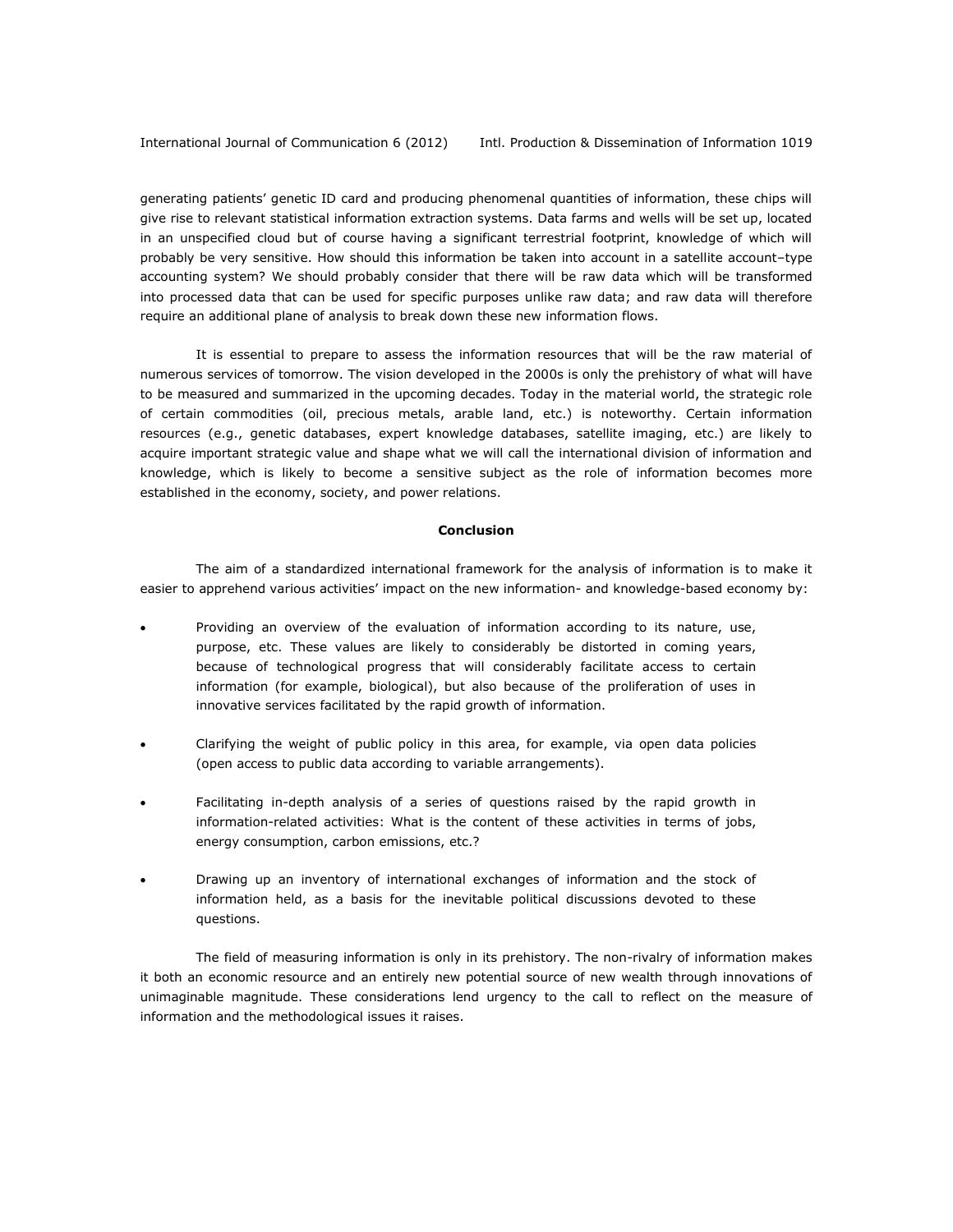# **References**

- Bohn, R. E., & Short, J. E. (2009). *How much information? Report on American consumers*. Retrieved from [http://hmi.ucsd.edu/pdf/HMI\\_2009\\_ConsumerReport\\_Dec9\\_2009.pdf](http://hmi.ucsd.edu/pdf/HMI_2009_ConsumerReport_Dec9_2009.pdf)
- Bounie, D. (2003). *The international production and dissemination of information*. Special project on The Economics of Knowledge (Italian telecommunications regulator) École Nationale Supérieure des Télécommunications (ENST), Paris, France. Retrieved fro[m http://ses.telecom](http://ses.telecom-paristech.fr/bounie/documents/Recherche/Annex.pdf)[paristech.fr/bounie/documents/Recherche/Annex.pdf](http://ses.telecom-paristech.fr/bounie/documents/Recherche/Annex.pdf)
- Gille, L. (2005). La protezione della proprieta intelletuale, fattore della divisione internazionale della conoscenza [Protection of intellectual property, factor of the international division of knowledge]. In A. Perrucci & A. Pilati (Eds.), *[Economia della conoscenza,](http://www.mulino.it/edizioni/volumi/scheda_volume.php?vista=scheda&ISBNART=10281-7) profili teorice ed evidenze empiriche*  (pp. 207–377). Bologna, Italy: il Mulino.
- NACE (2008). Statistical classification of economic activities in the European Community. Retrieved from [http://epp.eurostat.ec.europa.eu/statistics\\_explained/index.php/Glossary:Statistical\\_classificatio](http://epp.eurostat.ec.europa.eu/statistics_explained/index.php/Glossary:Statistical_classification_of_economic_activities_in_the_European_Community_(NACE)) [n\\_of\\_economic\\_activities\\_in\\_the\\_European\\_Community\\_\(NACE\)](http://epp.eurostat.ec.europa.eu/statistics_explained/index.php/Glossary:Statistical_classification_of_economic_activities_in_the_European_Community_(NACE))
- Lyman, P., Varian, H. R., Dunn, J., Strygin, A., & Swearingen, K. (2000). *How much information? 2000*. Retrieved from<http://www2.sims.berkeley.edu/research/projects/how-much-info/>
- Lyman, P., Varian, H. R., Swearingen, K., Charles, P., Good, N., & Jordan, L. (2003). *How much information? 2003*. Retrieved from [http://www2.sims.berkeley.edu/research/projects/how-much](http://www2.sims.berkeley.edu/research/projects/how-much-info-2003/)[info-2003/](http://www2.sims.berkeley.edu/research/projects/how-much-info-2003/)
- Machlup, F. (1962). *The production and distribution of knowledge in the United States*. Princeton, NJ: Princeton University Press.
- Meadows, D. H., Meadows, D. L., Randers, J., & Behrens III, W. W. (1972). *The limits to growth*. New York, NY: Universe Books.
- Nordhaus, W. D., & Tobin, J. (1972). Is growth obsolete? In W. D. Nordhaus & J. Tobin (Eds.), *Economic research: Retrospect and prospect vol 5: Economic growth* (pp. 1–80). National Bureau of Economic Research, New York, NY.
- OECD. (2009). *Guide to measuring the information society*. Retrieved from <http://www.oecd.org/dataoecd/25/52/43281062.pdf>
- Porat, M. U. (1977). *The information economy: Definition and measurement* (Stock No. 003-000-00512-7, Superintendent of Documents, 20402). Washington, DC: U.S. Government Printing Office.
- Stiglitz, J. E., Sen, A., & Fitoussi, J.-P. (2010). *Mismeasuring our lives: Why GDP doesn't add up*. New York, NY: New Press.